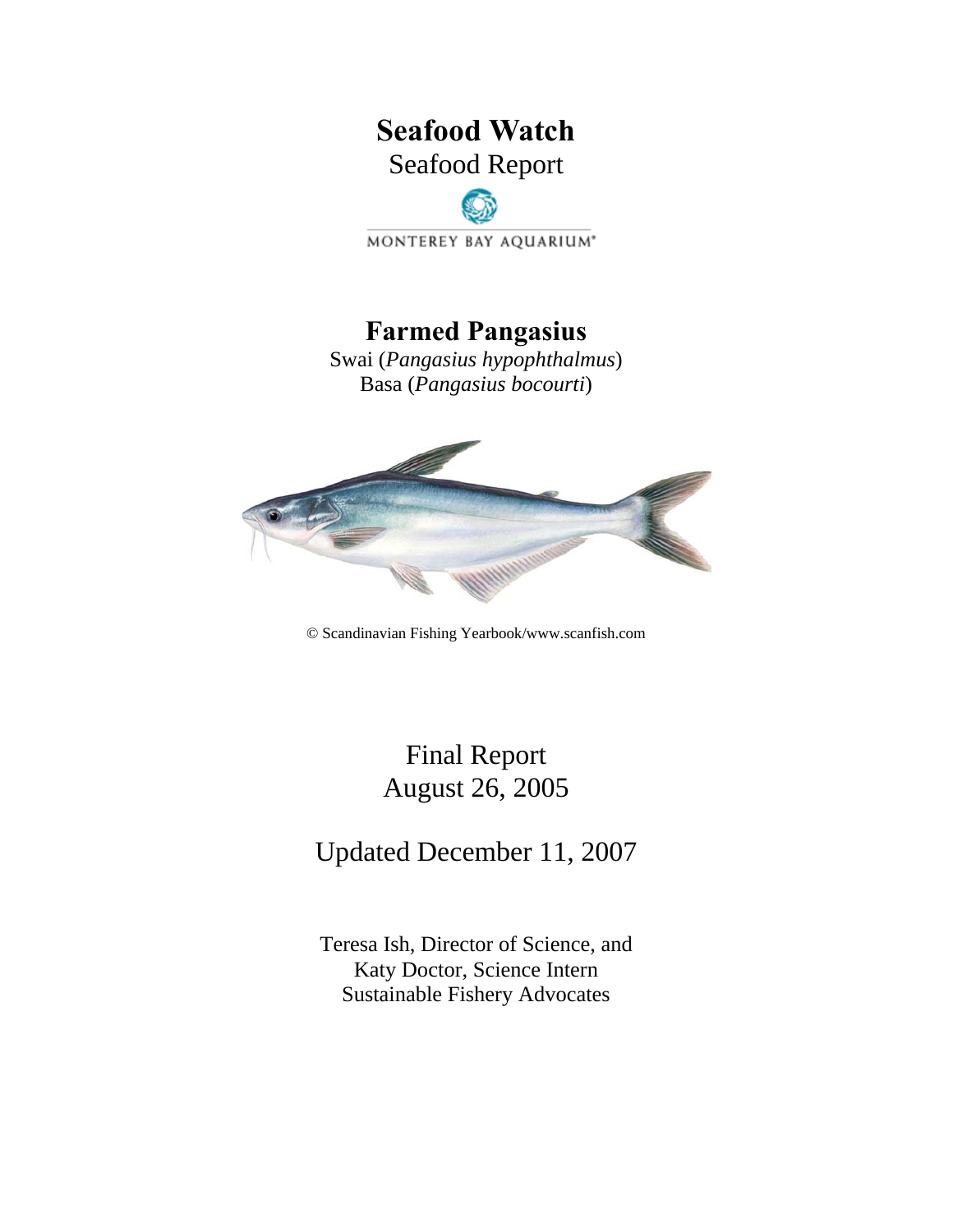#### About Seafood Watch® and the Seafood Reports

Monterey Bay Aquarium's Seafood Watch® program evaluates the ecological sustainability of wild-caught and farmed seafood commonly found in the United States marketplace. Seafood Watch<sup>®</sup> defines sustainable seafood as originating from sources, whether wild-caught or farmed, which can maintain or increase production in the long-term without jeopardizing the structure or function of affected ecosystems. Seafood Watch® makes its science-based recommendations available to the public in the form of regional pocket guides that can be downloaded from the Internet (seafoodwatch.org) or obtained from the Seafood Watch® program by emailing seafoodwatch@mbayaq.org. The program's goals are to raise awareness of important ocean conservation issues and empower seafood consumers and businesses to make choices for healthy oceans.

Each sustainability recommendation on the regional pocket guides is supported by a Seafood Report. Each report synthesizes and analyzes the most current ecological, fisheries and ecosystem science on a species, then evaluates this information against the program's conservation ethic to arrive at a recommendation of "Best Choices," "Good Alternatives," or "Avoid." The detailed evaluation methodology is available upon request. In producing the Seafood Reports, Seafood Watch® seeks out research published in academic, peer-reviewed journals whenever possible. Other sources of information include government technical publications, fishery management plans and supporting documents, and other scientific reviews of ecological sustainability. Seafood Watch® Fisheries Research Analysts also communicate regularly with ecologists, fisheries and aquaculture scientists, and members of industry and conservation organizations when evaluating fisheries and aquaculture practices. Capture fisheries and aquaculture practices are highly dynamic; as the scientific information on each species changes, Seafood Watch's sustainability recommendations and the underlying Seafood Reports will be updated to reflect these changes.

Parties interested in capture fisheries, aquaculture practices and the sustainability of ocean ecosystems are welcome to use Seafood Reports in any way they find useful. For more information about Seafood Watch® and Seafood Reports, please contact the Seafood Watch® program at Monterey Bay Aquarium by calling (831) 647-6873 or emailing seafoodwatch@mbayaq.org.

#### **Disclaimer**

Seafood Watch® strives to have all Seafood Reports reviewed for accuracy and completeness by external scientists with expertise in ecology, fisheries science and aquaculture. Scientific review, however, does not constitute an endorsement of the Seafood Watch® program or its recommendations on the part of the reviewing scientists. Seafood Watch® is solely responsible for the conclusions reached in this report.

Seafood Watch® and Seafood Reports are made possible through a grant from the David and Lucile Packard Foundation.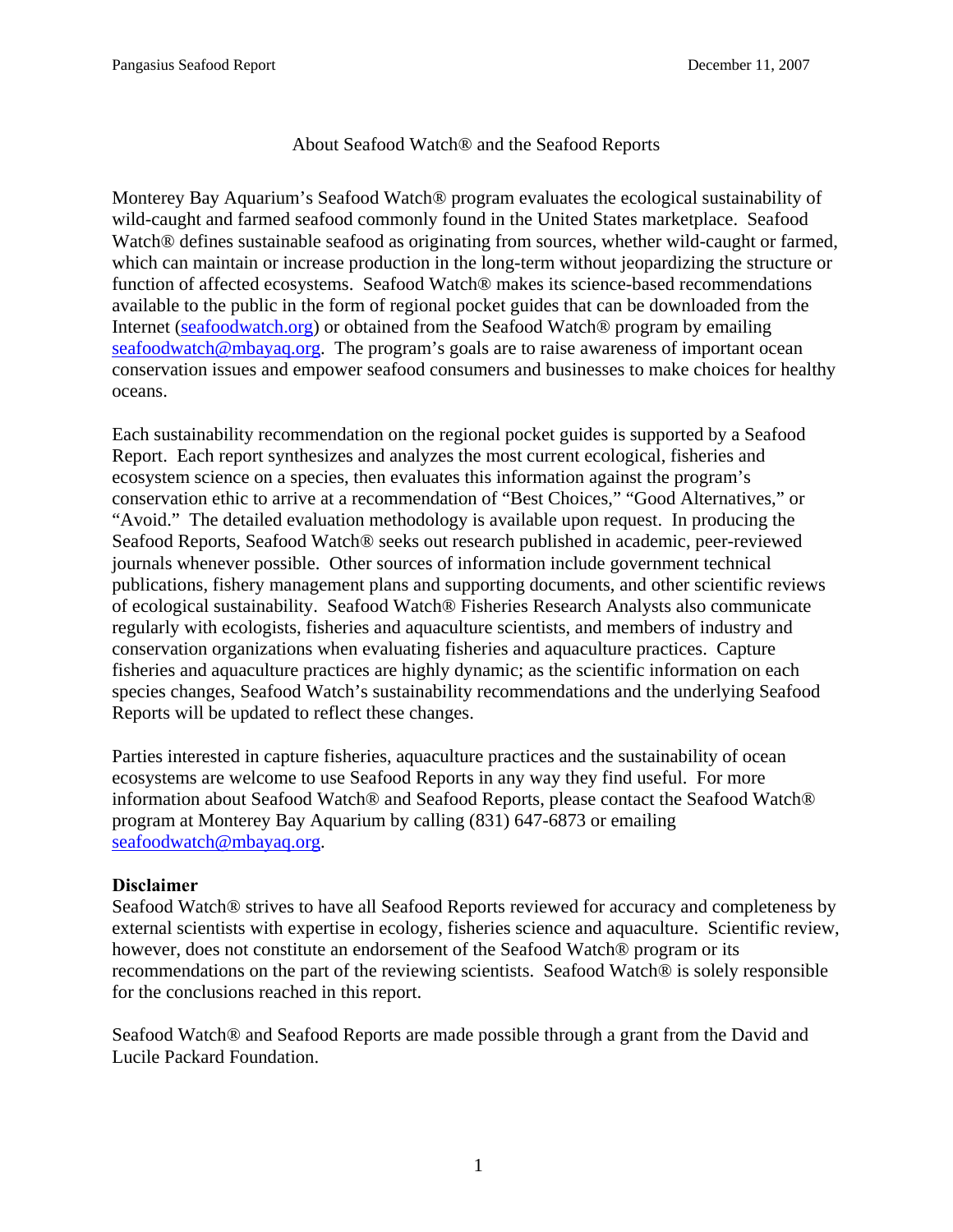# **Executive Summary**

Commercial aquaculture production of two Pangasius species in Southeast Asia, basa (*Pangasius bocourti*) and swai (*P. hypophthalmus*), has increased rapidly in recent years. In the early 1990s imports of these species into the U.S. grew steadily until anti-dumping laws were enforced in 2003 and imports were cut by half. Basa and swai are both native to the Mekong River and Delta, and the Chao Praya River in Thailand. The two species are well adapted to low oxygen water environments and can survive on a diet low in fishmeal. Commercial aquaculture for finfish in Viet Nam continues to use relatively low technology and many operations continue to use homemade feeds, while others incorporate housing above floating cages. River catfish have a strong potential to be a sustainable aquaculture species, but the current practice of open cage aquaculture combined with little or no management of aquaculture operations raises concerns about the future sustainability of aquaculture operations for Pangasius.

|                                                                   | <b>Conservation Concern</b> |                 |      |          |
|-------------------------------------------------------------------|-----------------------------|-----------------|------|----------|
| <b>Sustainability Criteria</b>                                    | Low                         | <b>Moderate</b> | High | Critical |
| <b>Use of Marine Resources</b>                                    |                             |                 |      |          |
| Risk of Escaped Fish to<br><b>Wild Stocks</b>                     |                             |                 |      |          |
| <b>Risk of Disease/Parasite</b><br><b>Transfer to Wild Stocks</b> |                             |                 |      |          |
| Risk of Pollution and<br><b>Habitat Effects</b>                   |                             |                 |      |          |
| <b>Management Effectiveness</b>                                   |                             |                 |      |          |

# **Table of Sustainability Ranks**

## **About the Overall Seafood Recommendation:**

- A seafood product is ranked "**Best Choice**" if three or more criteria are of Low Conservation Concern (green) and the remaining criteria are not of High or Critical Conservation Concern.
- A seafood product is ranked "**Good Alternative**" if the five criteria "average" to yellow (Moderate Conservation Concern) OR if four criteria are of Low Conservation Concern (green) and one criteria is of High Conservation Concern.
- A seafood product is ranked "**Avoid**" if two or more criteria are of High Conservation Concern (red) OR if one or more criteria are of Critical Conservation Concern (black) in the table above.

# **Overall Seafood Recommendation:**

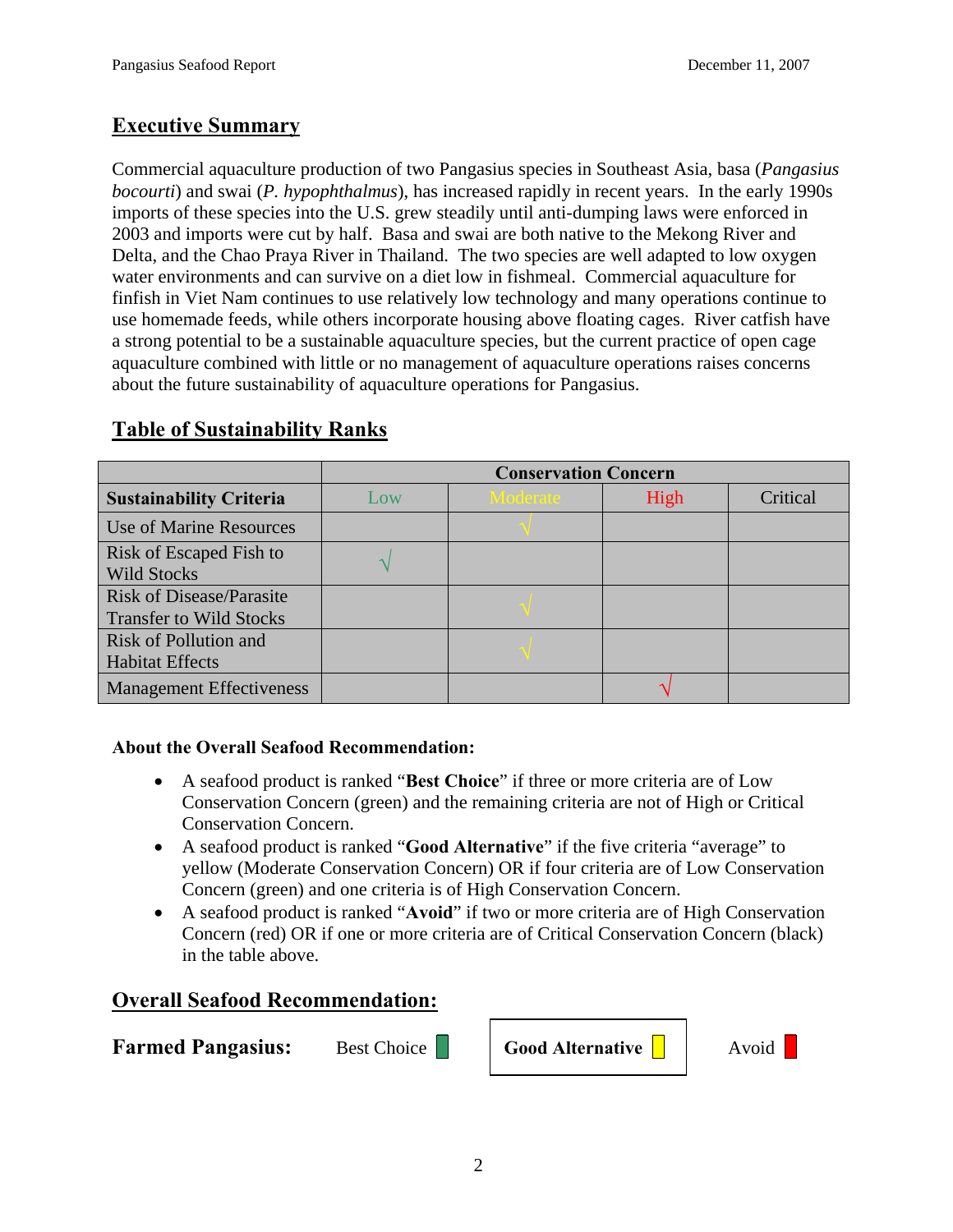## **Introduction**

#### **Basic biology**

Swai and basa are two of 28 species in the family Pangasiidae, of which the majority, including swai and basa, are in the genera Pangasius. Pangasiidae species are found primarily in freshwater in countries surrounding the Indian Ocean basin; the largest concentration of Pangasiidae diversity is found in Southeast Asia (Roberts and Vidthayanon 1991; Gustiano 2003). Both basa, *Pangasius bocourti*, and swai, *Pangasius hypophthalmus*, are native to Cambodia, the Lao People's Democratic Republic (Lao PDR), Thailand, and Viet Nam (www.fishbase.org). Additionally, swai has been introduced to freshwater systems for aquaculture throughout Southeast Asia (Roberts and Vidthayanon 1991).

Knowledge of the biology and ecology of basa and swai in the wild is scarce (Hung et al. 2003). Both species are omnivorous, and feed primarily on plant matter, fruits, and some mollusks (Vidtayanon 1993); basa consumes more fish and crustaceans than swai (Poulsen et al. 2004).

#### *Swai*

The natural range of swai is limited to the lower Mekong Basin, which includes Cambodia, Lao PDR, Thailand, and Viet Nam, and the Chao Praya River in Thailand (Figure 1, Roberts and Vidthayanon 1991; Poulsen et al. 2004). In the Mekong River, upstream migration of adult swai begins in November when the water level in the river decreases and continues well into the dry season, at least until February. In the late dry season, or the start of the monsoon season, a downstream migration takes place from Khone Falls on the Lao PDR-Cambodia border to the Mekong Delta (Rainboth 1996; Sokheng et al. 1999; Kottelat 2001; Poulsen et al. 2004). During the dry season, deep pool habitats serve as important refuge for adult swai, while during the rainy season, the flood plains and tributaries provide prime feeding habitat (Poulsen et al. 2004).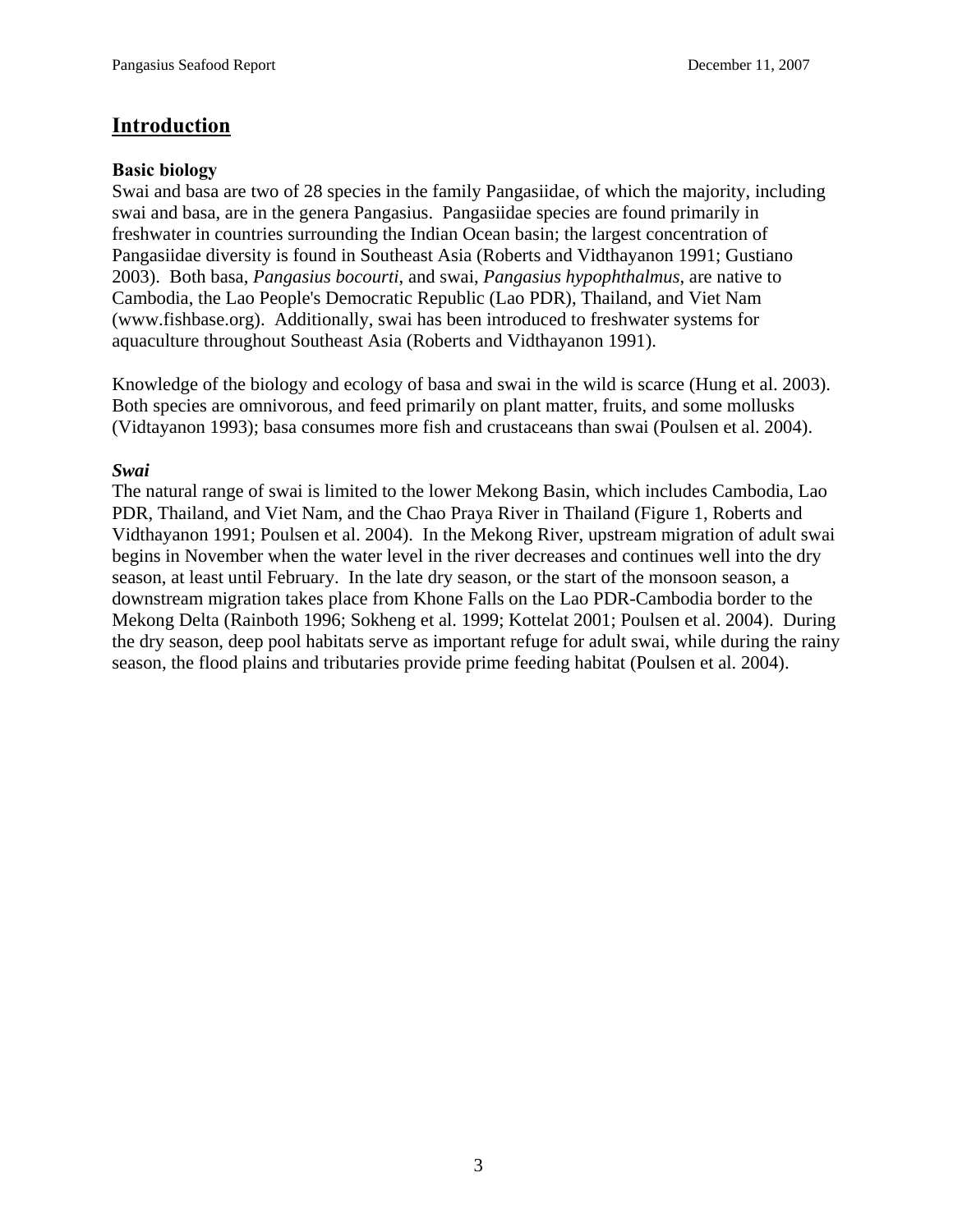

**Figure 1.** (a) Range of *P. hypophthalmus*. (b) Migration routes of *P. hypophthalmus*. Both from Poulsen (2004).

Spawning for swai occurs at the beginning of the monsoon season in the main channel of the Mekong River. Known spawning areas for the southern population of swai range from Kratie to Stung Treng in northern Cambodia, while spawning grounds for the northern population of swai remain unknown.

Sexual maturity for swai in captivity occurs at around 3 years of age, although there is no documentation of maturity for swai in the wild (Van Zalinge et al. 2002). Female swai each produce about 100,000 eggs per kilogram (kg) of body weight and spawn up to four times per year. After spawning, the early larval stage of swai drift downstream with the water current and eventually enter rearing and feeding habitats on the river's floodplains (Poulsen et al. 2004).

#### *Wild populations*

Over their native range, swai stocks are divided into two distinct populations: stocks in the Mekong River in Cambodia and Viet Nam belong to one population (southern stock); and stocks above Khone Falls in Lao PDR and Thailand form a separate population (northern stock) (Van Zalinge et al. 2002; Poulsen et al. 2004). The southern stock is subject to more intense fishing than the northern stock, and is larger in size (Poulsen et al. 2004).

Swai has been spread more widely outside its native range than basa. It has been introduced to China, the Philippines, Taiwan, Indonesia, Malaysia, Guam, Bangladesh, and India primarily for the purpose of aquaculture (Van Zalinge et al. 2002; Pers. Comm., Philippe Cacot, CIRAD,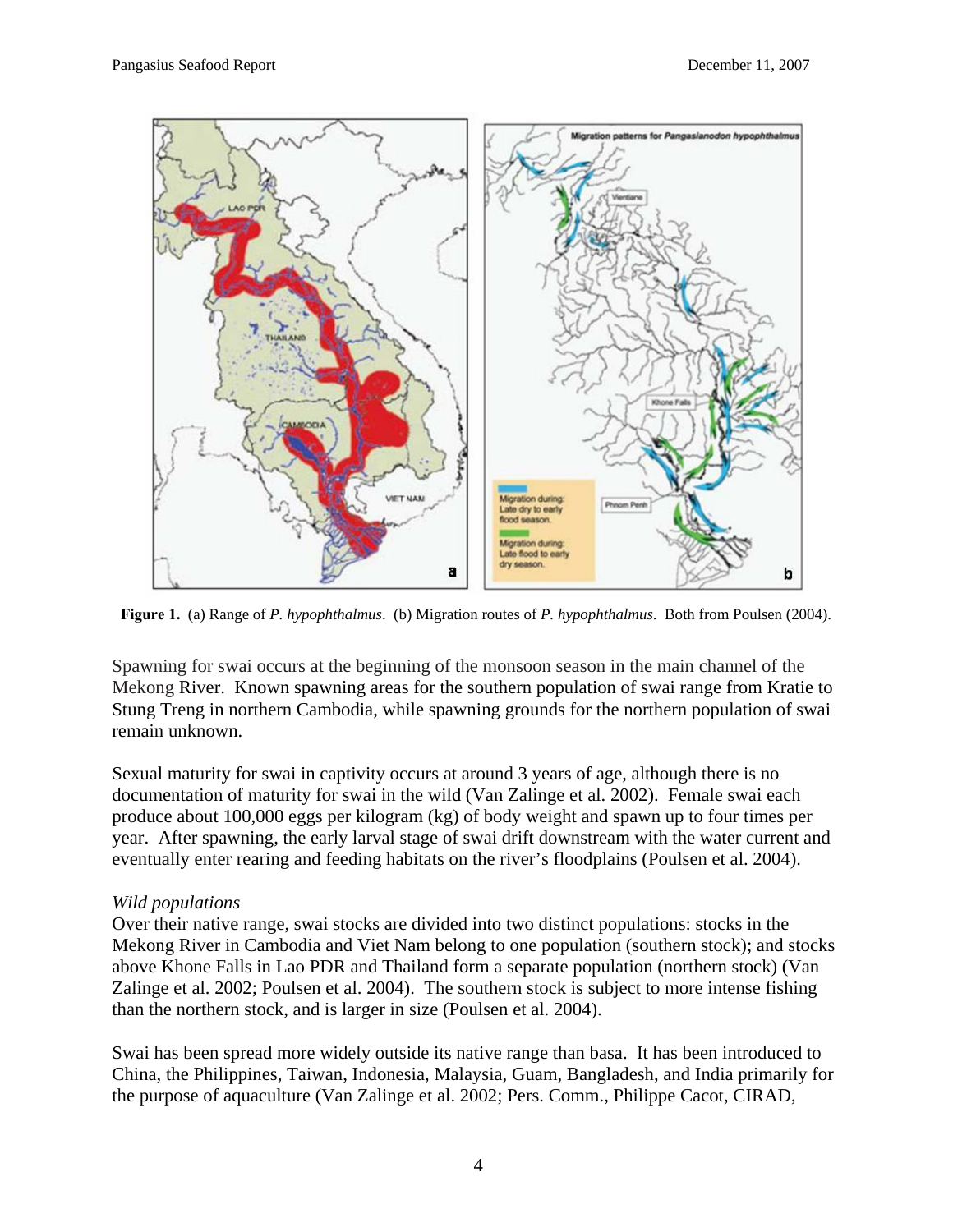2005). There is no evidence of self-sustaining populations of swai escaping from these aquaculture operations or negative ecological impacts from these operations thus far (FIGIS http://www.fao.org/figis/).

#### *Basa*

Basa ranges throughout the Mekong River as well as the Chao Phraya River system in Thailand (Figure 2). Little information is available on spawning locations or behavior for basa; however, research indicates that spawning grounds may be near the headwaters of the Mekong River in the river's main channel. Larvae that migrate downstream and are found in Viet Nam are thought to have originated upstream (Poulsen et al. 2004).

During the rainy season, river floodplains provide ideal rearing and feeding habitat for juvenile basa, which feed on submerged vegetation. When waters recede at the end of the rainy season, the young fish move back to the river and migrate upstream to hold out in deeper pools. With the return of the rainy season, juvenile basa return to the flood plains to feed. This process continues until sexual maturity when the monsoon rains trigger an upstream migration to spawning habitats (Poulsen et al. 2004).



**Figure 2.** (a) Range of *P. bocourti*. (b) Migration routes of *P. bocourti*. Both from Poulsen (2004).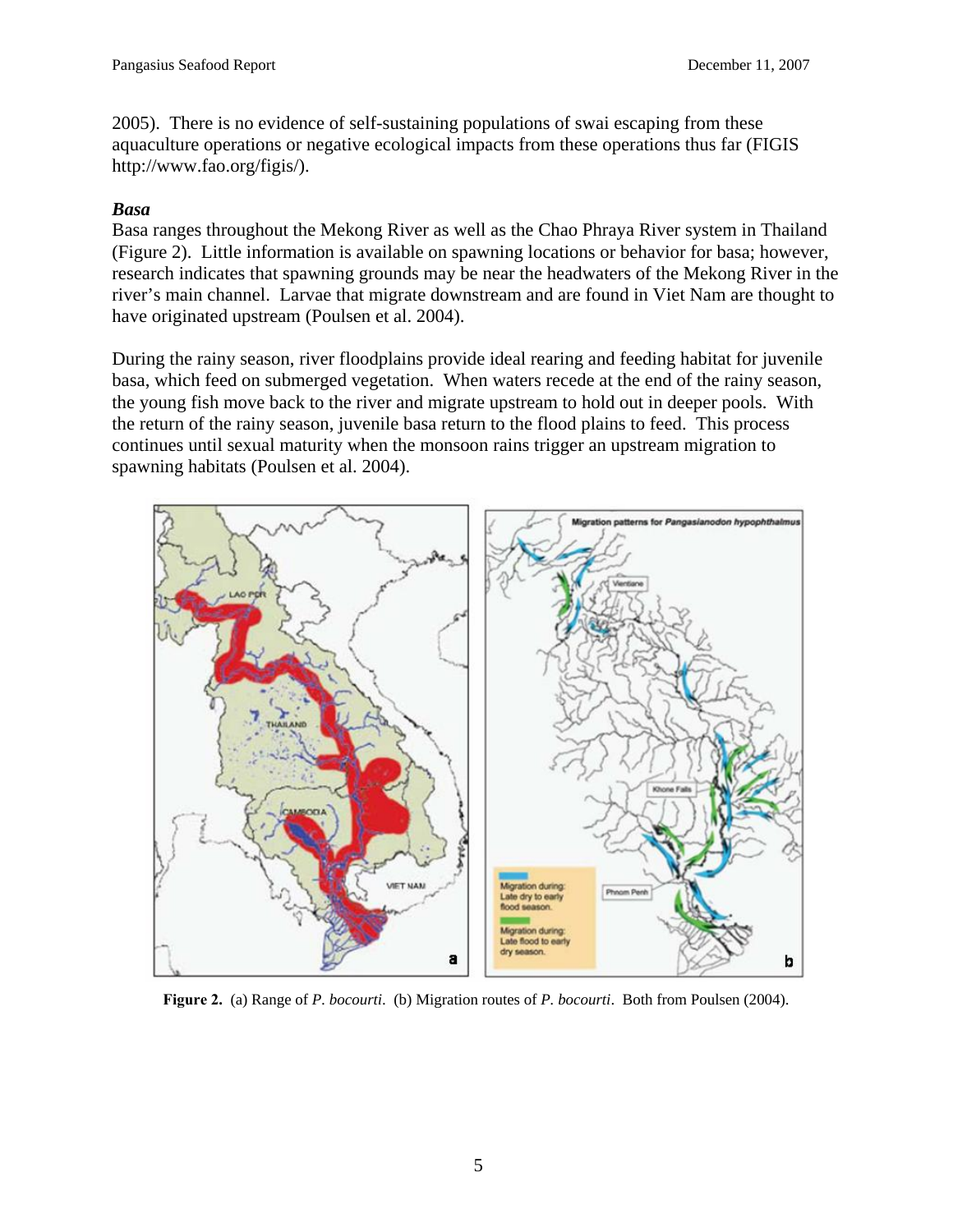#### *Wild populations*

Two distinct populations of basa occur in the Mekong River, a northern and southern population. The northern population may be divided into two sub-populations, and some research suggests that the southern and northern populations may be two separate species (Poulsen et al. 2004).

#### **Wild commercial fishery**

Commercial fisheries exist for both basa and swai with no effective regulation. For both species the, now illegal, fishery for larvae (fry) is still an important source of fishing mortality, although the catch is declining drastically. The fisheries supplying aquaculture operations in Viet Nam with fry are concentrated in Cambodia, although there are small fisheries for basa and swai fry in both the Mekong and Bassac Rivers in two provinces of Viet Nam. The most prevalent commercial fishery for river catfish (including basa and swai) is the bagnet, or dai fishery. This fishery is a multi-species fishery targeting fish migrating onto river floodplains (Van Zalinge et al. 2002). This fishery has been banned in Cambodia since 1994 and in Viet Nam since March 2000. However, in both countries the fishery continues to a small degree (Van Zalinge et al. 2002). In general, non-catfish landings go to human consumption and catfish landings go to fish and shrimp aquaculture feed (Pers. Comm., Philippe Cacot, CIRAD, 2005).

#### *Swai*

The commercial fishery for swai fry is relatively new, with collection beginning in the early 1980s. The fishery targets only swai, but results in very high bycatch (Bun 1999). Swai comprise less than 2 percent of landings and the majority of swai landed are sub-adults (Van Zalinge et al. 2002). The fishery was outlawed in 1994 in Cambodia and in 2000 in Viet Nam, but continues illegally, still supplying a large amount of fry to aquaculture (Bun 1999; Van Zalinge et al. 2002). There is a general thought that wild-caught fry are better quality than hatchery-reared fry (Trong et al. 2002). The dai fishery exhibits high seasonality, with peaks in early June, coinciding with the May-August spawning period (Van Zalinge et al. 2002).

In addition to being caught in the dai fishery, swai are taken in other small but important fisheries by gillnet, hook-and-line gear, seines, trawls, and, to a lesser extent, traps and stunning with explosives. Fortunately extensive education programs have led to a decline in the use of explosives in recent years. In these other fisheries, swai can comprise over 6 percent of landings, the majority of which are sub-adults. Estimates show that over 2,000 tons of swai are caught annually in Cambodia alone; however, actual landings may be up to three times this amount (Van Zalinge et al. 2002).

#### *Basa*

Less information is available for the basa fishery than for the swai fishery. Like swai, basa aquaculture is shifting away from wild-caught fry towards hatchery-reared fry, but aquaculturists still often prefer wild-captured fry (Bun 1999). Until recently, the aquaculture industry relied completely on the wild capture of fry and juveniles for stocking aquaculture cages (Van Zalinge et al. 2002); now only a few of the fry used in aquaculture are wild-caught (Pers. Comm., Kwei Lin, ret. Asian Institute of Technology, April 13, 2005).

A commercial fishery for adult basa occurs during the upstream migration over Khone Falls on the Lao PDR-Cambodia border, where adult basa are caught in large numbers. Additionally,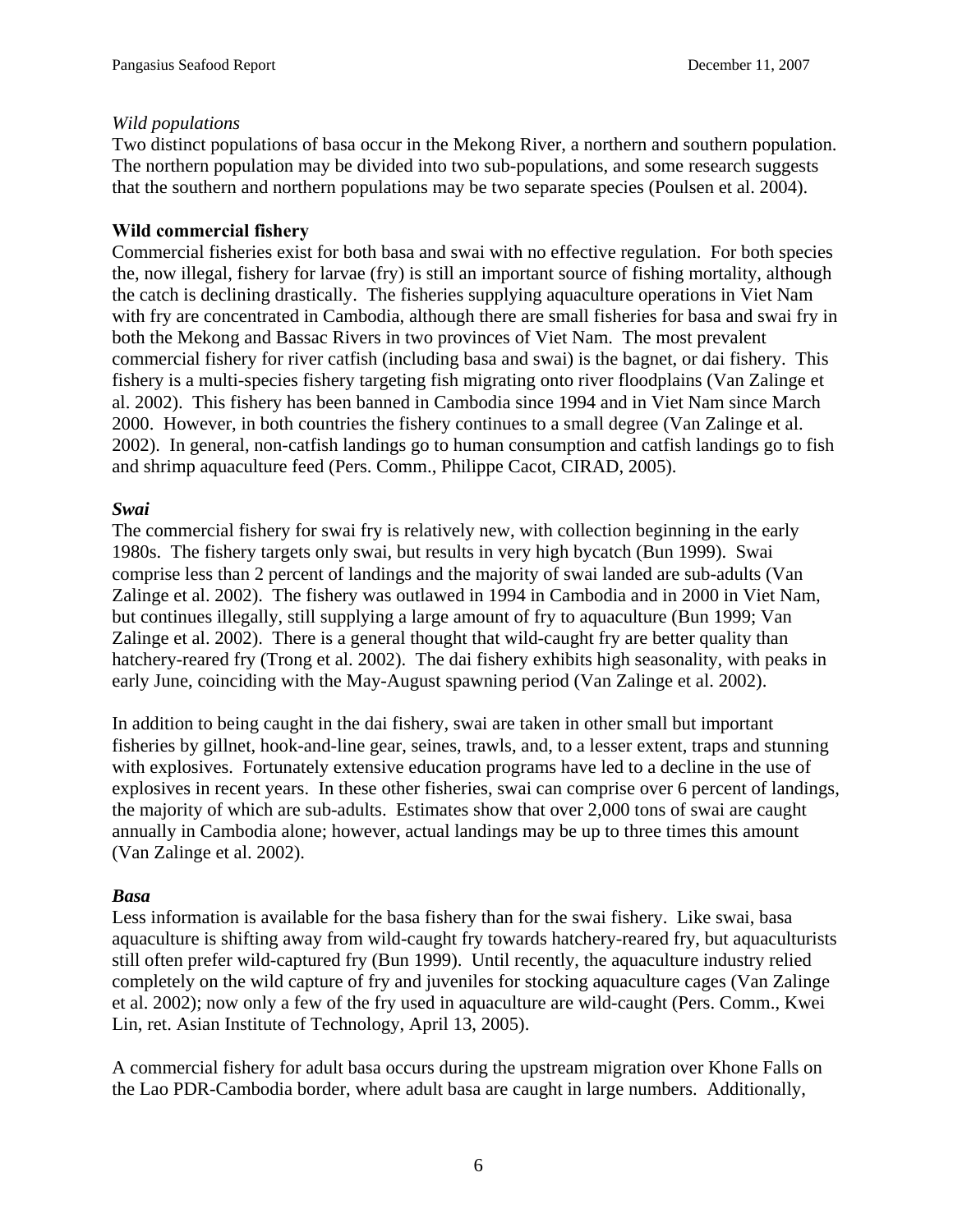basa are taken occasionally by gillnet in the main channel of the Mekong River throughout the basin (Baird 1998; Poulsen et al. 2004).

#### **Aquaculture systems**

Aquaculture has a long history in the Lower Mekong Delta (Lazard and Cacot 1997). There are more than 30 fish and prawn species, both introduced and native species, cultured in the Lower Mekong Basin (Phillips 2002). Methods of culture vary widely from simple subsistence ponds to large, industrialized shrimp ponds. Commercial production of river catfish occurs either in earthen ponds or in cages and pens in natural water bodies (Hung et al. 2003).

Swai is the predominant finfish produced in the Mekong Delta region (Phillips 2002). Basa is produced at much lower levels due to the fact that it is less hearty, grows slower, and is more expensive to produce (Edwards et al. 2004). The fecundity of basa is also up to 10 times lower than that of swai, and basa has a much lower tolerance for poor water quality than swai (Pers. Comm., Philippe Cacot, CIRAD, 2005). In addition to a lower production cost, swai also has a higher dress-out weight than basa; 3.1 kg of swai are required to produce a 1 kg fillet, whereas 3.7–3.8 kg of basa is required to produce the same sized fillet (Edwards et al. 2004). Production of basa and swai can be unpredictable, mostly due to the lack of control of the quality and quantity of farm-made feeds (Edwards 2004). Basa was, at one time, the primary fish for export to Asian markets, as swai was thought to be dirty and of poor quality. Due to the ease of production, swai aquaculture was cleaned up and export of swai has increased under the name of basa. True basa is still preferred locally, and will sell for one third more than swai. The basa that is exported goes to a specialty market (Pers. Comm., Philippe Cacot, CIRAD, 2005).

Cage and pond aquaculture systems are used for both basa and swai; use of one system over the other depends on the country (Table 1). Fry are wild-caught or hatchery-reared, and kept in ponds until the grow-out stage (Figure 3). Fish reach marketable size at  $1 - 1.5$  kg (Hung et al. 2003) after about 8 months of culture, starting from fingerlings (approximately 2 months of age) (Edwards et al. 2004).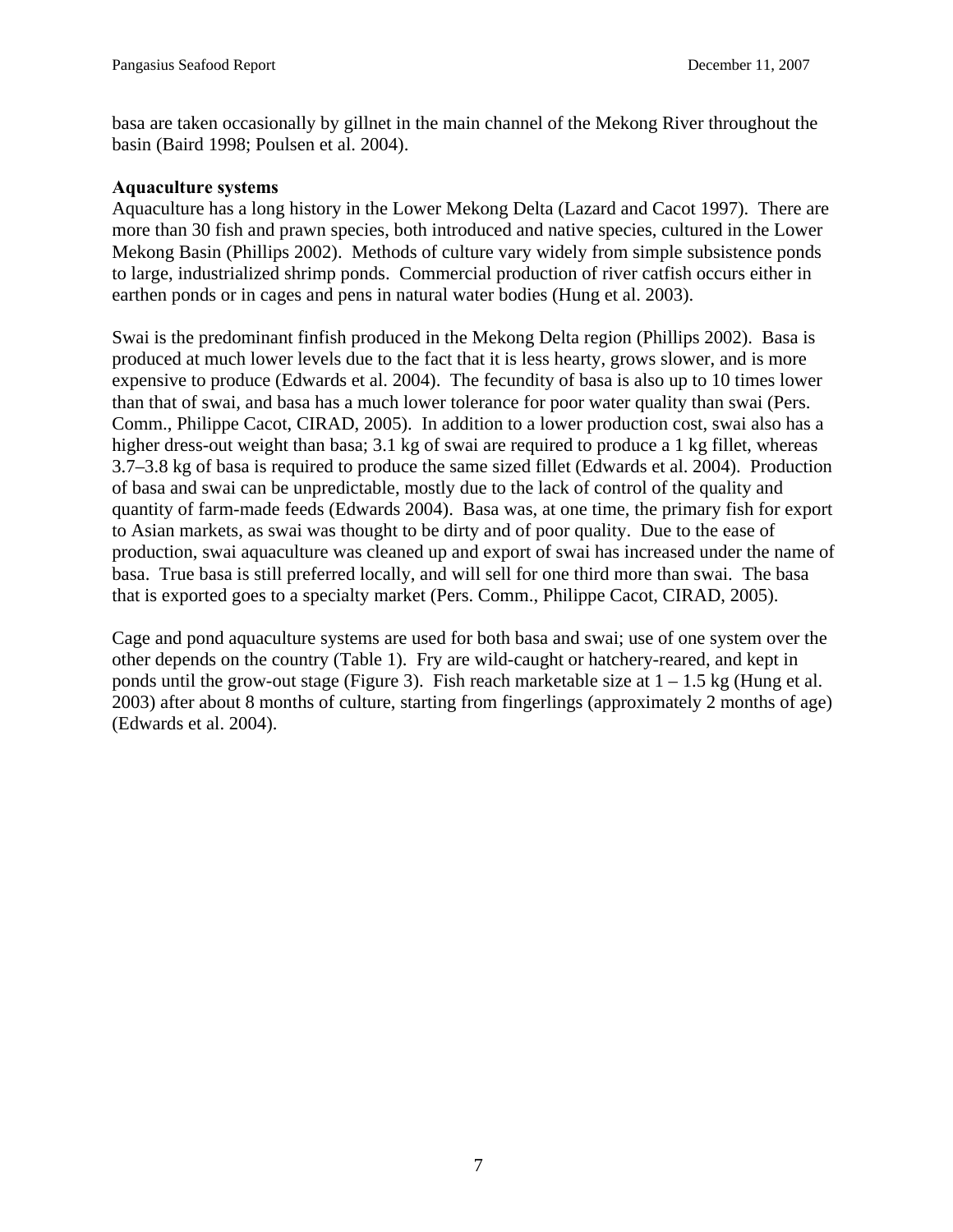**Table 1.** Importance of farms and types of farms for *P. bocourti* and *P. hypophthalmus*. Scale ranges from +, low potential or importance, to +++, high importance. No mark means the species is not farmed in the region. Adapted from Edwards (2004).



Source: Hung and Cacot 2000.



Pond culture is the predominant method for producing swai (by area in 1999), at nearly ten-fold the production area of the next most common method. Other common aquaculture methods for swai include cage culture, ditch culture, and rice-paddy/field culture (Hung et al. 2003; Edwards 2004). Most farms in the Lower Mekong Delta are small-scale, while farms in the Bassac River in the Mekong Delta are large cage-culture operations (Phillips 2002). In Lao PDR, Thailand, and Viet Nam, river catfish aquaculture operations use more pond culture than cage culture, whereas aquaculture operations in Cambodia use primarily cage aquaculture (70% of Cambodia's total aquaculture production) (Hung et al. 2003; Edwards 2004).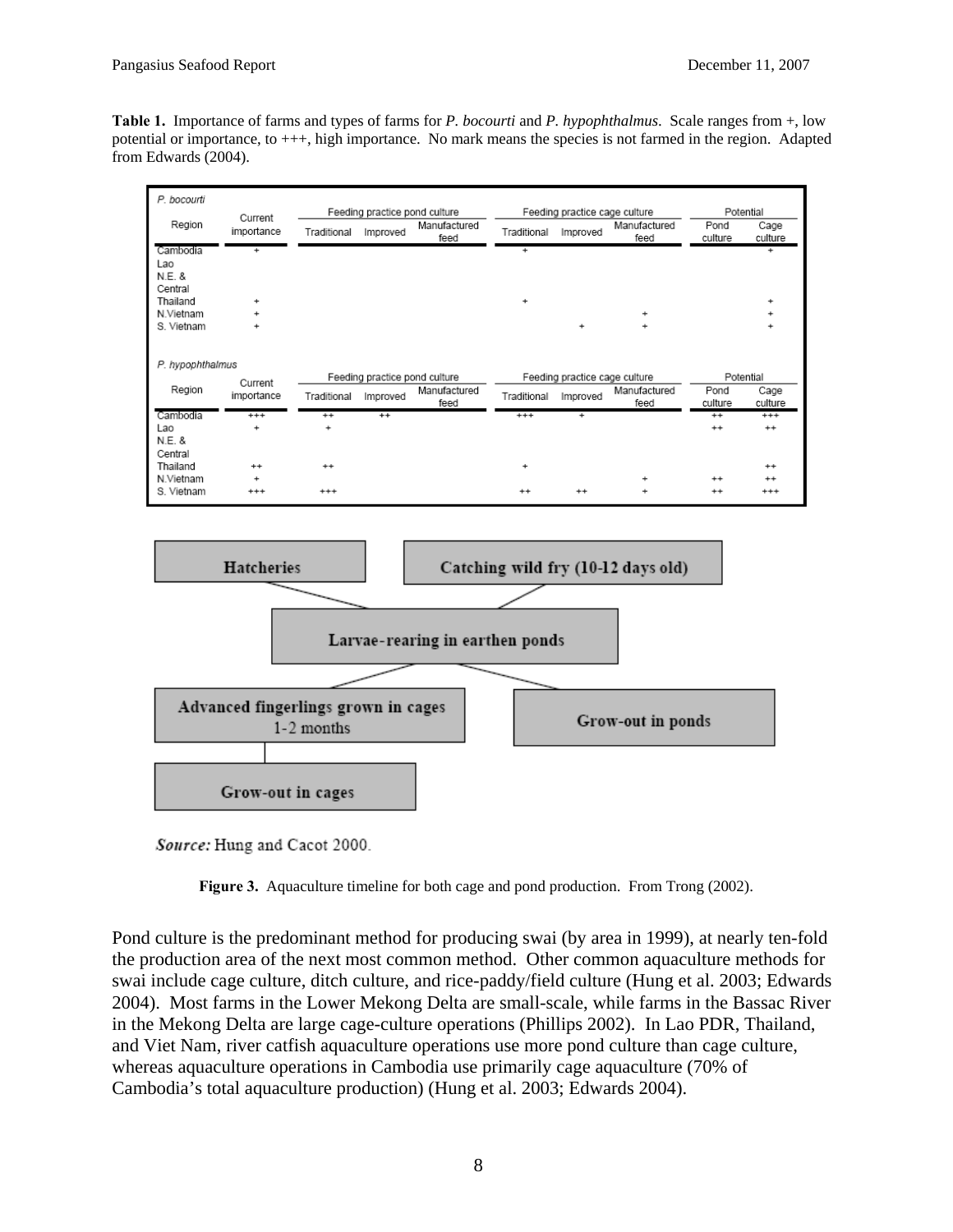|                       | Pond culture<br>(ha) | Cage/pen culture<br>(ha)                | Rice-fish culture<br>(ha) | Estimated fingerling<br>production                  |
|-----------------------|----------------------|-----------------------------------------|---------------------------|-----------------------------------------------------|
| Thailand <sup>1</sup> | 25,862               | 8.96                                    | 6,519                     | $190.6$ million <sup>2</sup>                        |
| Lao PDR               | 5.1503               | N/A                                     | 1,896 <sup>4</sup>        | $\leq$ 15 million <sup>5</sup>                      |
| Cambodia              | 315                  | 14.25                                   | N/A                       | 7.1 million in 1999,                                |
|                       |                      | $(3561 \text{ cages}, 9,870 \text{ t})$ |                           | $estimated \geq 10$ million<br>in 2000 <sup>6</sup> |
| Viet Nam <sup>7</sup> | 51.264               | 39                                      | 79.750                    | 595 million                                         |

**Table 2.** Aquaculture production areas and estimated fish fingerling production in the Lower Mekong Basin for all finfish cultured (based on 1998-2000 statistics). From Phillips (2002).

#### Notes:

<sup>1</sup> Northeast Thailand. DOF official statistics for 1998. Excludes 30 ha of 'ditch' culture.

<sup>2</sup> Personal communication from Dr Khamchai Lawonyawut, based on DOF estimates of production of 38,114,790 kg of fish, and 1 kg fish requiring 5 fingerlings (in 1998) (DOF 2001).

- <sup>3</sup> Estimated as 51,500 households x average pond size of 0.1 ha
- <sup>4</sup> Estimated as 6,320 households x average stocked area of 0.3 ha
- <sup>5</sup> Government estimate from 1997, but probably less
- <sup>6</sup> So Nam and Nao Thuok (1999)
- <sup>7</sup> Tran Thanh Xuan et al. 2000

#### *Pond culture*

Pond aquaculture of river catfish has been a tradition in the Mekong Delta and River Basin for several hundred years. Before more technologically advanced methods were introduced in the 20<sup>th</sup> century, farmers in Viet Nam integrated systems of gardens, ponds, and livestock quarters for combined agriculture and aquaculture, a method known in Viet Nam under the acronym VAC (Edwards et al. 2004). Pond culture tends to use less advanced technology than cage culture, and pond culturists tend to use a higher proportion of homemade feeds as well as depend on natural feeds in ponds that are fertilized with animal wastes and poly culture with other fish species, such as carps, Nile Tilapia (*Oreochromis niloticus*), and kissing gourami (*Helostoma temmincki*). These practices tend to give farmed fish's meat a muddy flavor and yellowish color. These characteristics are not favored by international markets, thus cage aquaculture is the preferred method of operation for fish being produced for export (Trong et al. 2002). Despite the higher risks of high stocking densities and poor water flow, which lead to such undesirable characteristics as yellow flesh, pond culture constitutes 50% of total river catfish aquaculture in Southeast Asia (Cacot 2004).

#### *Cage culture*

In modern cage aquaculture, cages are placed and maintained in natural water bodies and consist of wood or steel frames with nylon mesh (near Ho Chi Minh City) or inox screens, and are attached to drums for floatation (Edwards 2004; Pers. Comm., Philippe Cacot, CIRAD, 2005). Cages in the Mekong River Delta range from 50 to 1600  $m<sup>3</sup>$  in size, and larger cages commonly include living quarters for workers on the surface above the submerged cages (Phillips 2002; Pers. Comm., Philippe Cacot, CIRAD, 2005).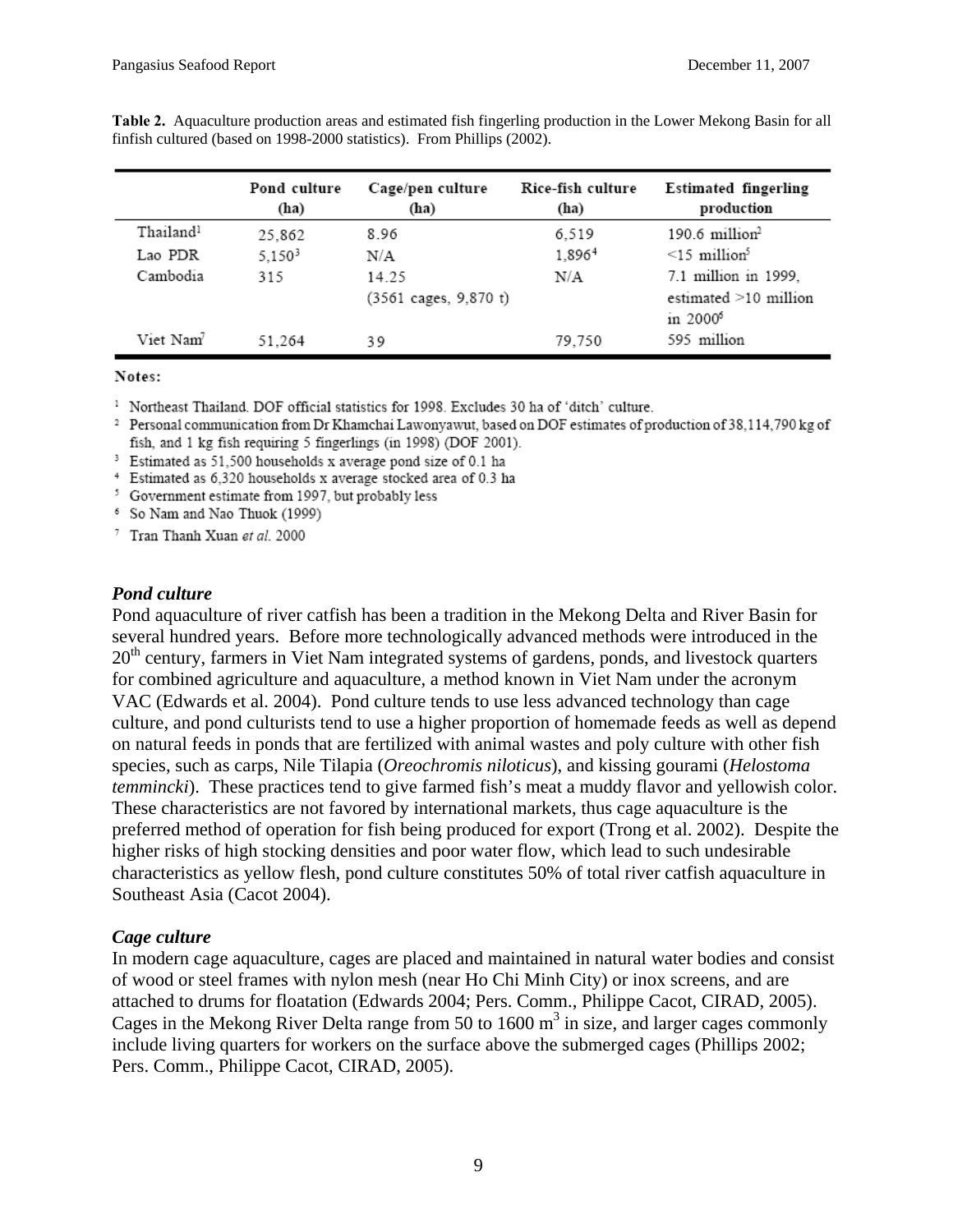At one time, basa was the predominant species cultured using cages (Figure 4, Trong et al. 2002), while swai dominated total aquaculture production (cage and pond aquaculture). Currently, the culture of swai using cages has increased to surpass cage culture of basa (Pers. Comm., Philippe Cacot, CIRAD, 2005).



Source: Hung and Cacot 2000.

**Figure 4.** Proportion of different catfish species in the Mekong Delta in cage production, 1996. From Trong et al. (2002).

#### **Scope of the analysis and the ensuing recommendation:**

This analysis covers aquaculture production for basa, *P. bocourti*, and swai, *P. hypophthalmus*, in Southeast Asia, primarily in Viet Nam and Cambodia.

# **Availability of Science**

Numerous reports on river catfish aquaculture have been published by the Mekong River Commission in Cambodia; however, at this time, no formal stock assessments have been performed for wild populations of basa or swai. Most peer reviewed papers available on basa or swai are on nutritional needs and husbandry for aquaculture of these species.

# **Market Availability**

#### **Common and market names:**

**Scientific names:** *Pangasius bocourti* (basa), previously *Pangasius pangasius*; *Pangasius hypophthalmus* (swai) (Pangasianodon hypophthalmus, Van Zalinge et al. 2002), previously *Pangasius sutchi* and *Helicophagus hypophthalmus* (Roberts and Vidthayanon 1991).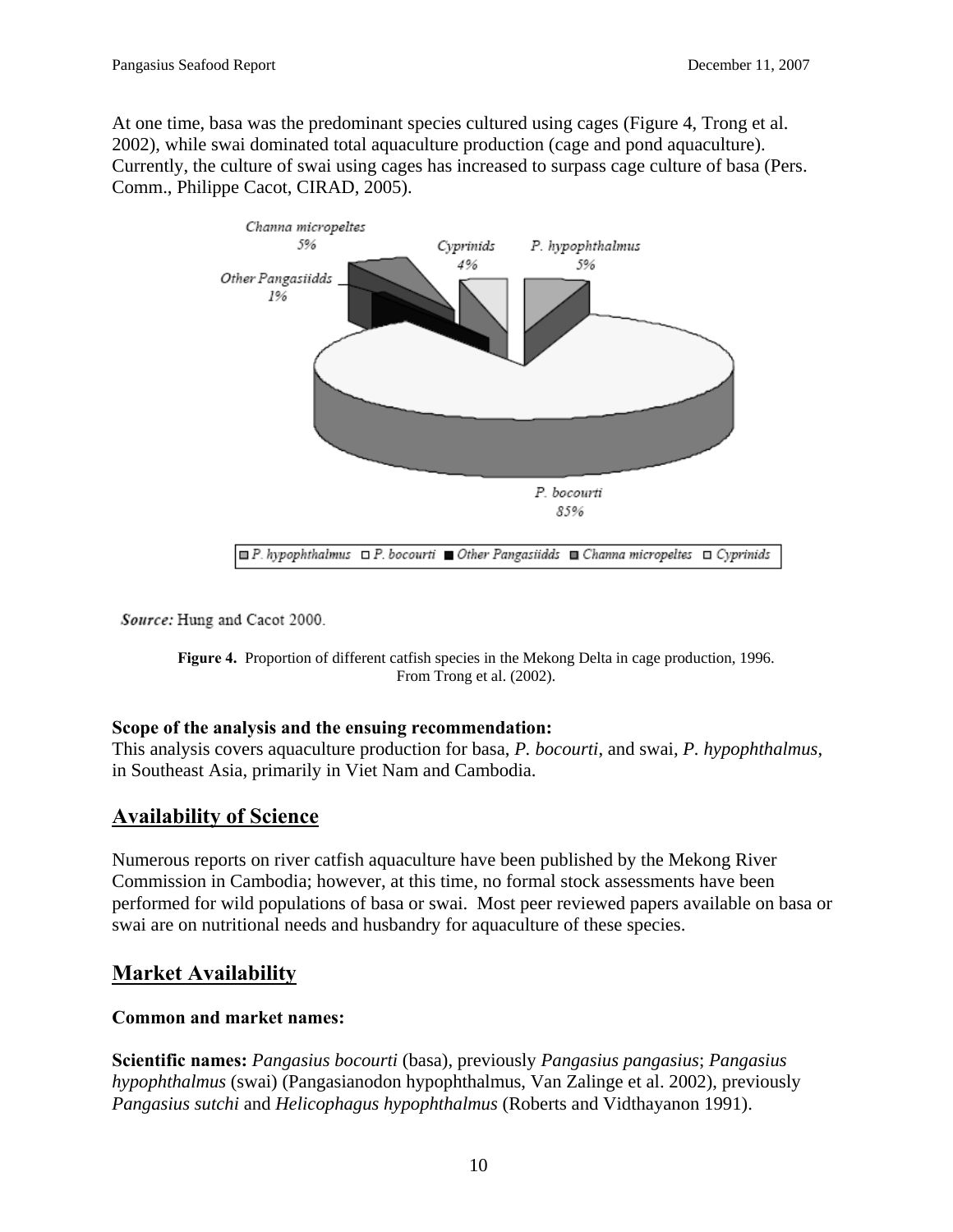#### **Common names:**

Basa: bocourti catfish, basa catfish, river catfish. Swai: basa, sutchi catfish, striped catfish, silver striped catfish, river catfish, and tra (in Vietnam).

**Market names:** white roughy, royal basa (Australia; http://www.seafoodservices.com.au, 2004), Mekong catfish, pangas catfish, basa catfish (www.house.gov, 2001), China sole, Pacific dory (Australia, Cohen and Hiebert 2001).

#### **Seasonal availability:**

Basa and swai are available year-round.

#### **Product forms:**

Basa and swai are available fresh and frozen.

#### **Production statistics:**

Much of the finfish produced in Southeast Asia is consumed locally, although there is a large export market. Swai is the predominant species reared for export, while basa, considered a superior product, is, for the most part, consumed domestically (Pers. Comm., Philippe Cacot, CIRAD, 2005). In 2003, production of basa was estimated to be between 10,000 and 50,000 tons and production of swai was estimated to be greater than 100,000 tons, with production steadily increasing. The government of Viet Nam hopes to increase production of basa to 50,000 – 100,000 tons by 2010 while maintaining the production of swai at its current rate (Figure 5, Edwards et al. 2004). In Viet Nam, in 2004, production of river catfish for the export market alone reached 350,000 tons, 90% of which was swai (Pers. Comm., Philippe Cacot, CIRAD, 2005).



**Figure 5.** Annual production of Pangasius spp. for export in the Mekong Delta, Viet Nam. From Hung et al. (2004).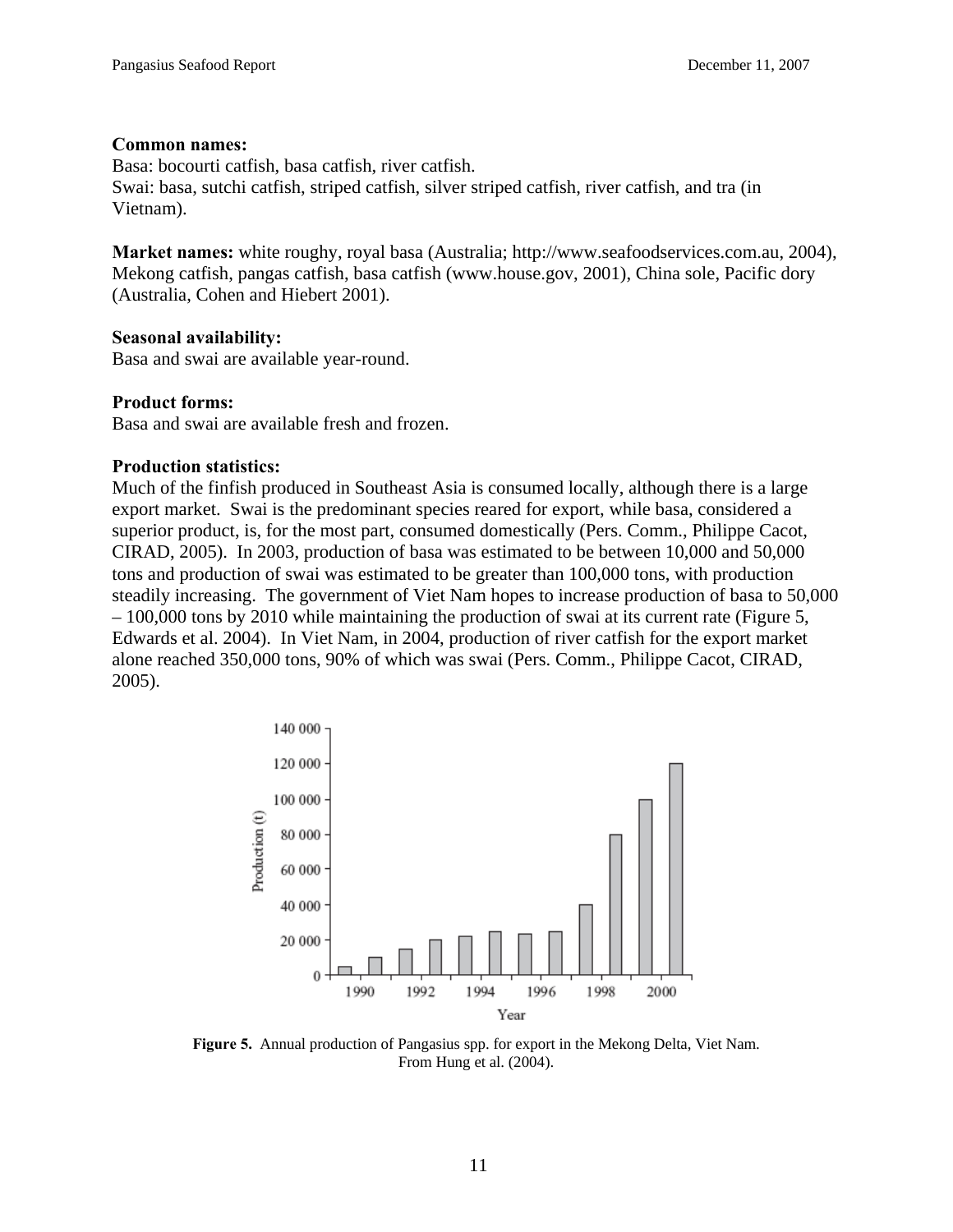#### **Import and export sources and statistics:**

After normalizing trade between the U.S. and Viet Nam, imports of basa and swai to the U.S. increased to over 20 million pounds (Mydans 2002). This large increase in imports of farmed river catfish led Congressman Charles Pickering (R, Mississippi), along with Congressmen Ross (D, Arkansas) and Berry (D, Arkansas), to introduce a bill in 2003 as part of the Country of Origin Labeling that would prevent imports of basa and swai from being labeled "farm raised catfish" (HR 2439) in order to avoid confusion with U.S. farm-raised catfish. The Ministry of Fisheries in Viet Nam agreed to rename the products, and exports of swai from Viet Nam have since been required to be labeled as one of three names, Mekong catfish, pangas catfish, or basa catfish**,** while exports of basa from Viet Nam must be named basa, basa bocourti, or bocourti (www.house.gov, 2001). Following allegations of dumping by Vietnamese vessels, Congressman Ross also voted to deny Viet Nam status as a "most favored nation" (www.house.gov, 2002). In 2003, the international trade commission sided with U.S. domestic catfish producers and supported their claims that Vietnamese vessels were dumping (www.house.gov, 2003) and imposed penal duties on Viet Nam. Within a few months, imports of basa and swai from Viet Nam into the U.S. fell by about 50% (http://www.eurofish.dk).

In the U.S., basa and swai sell for about half the price of channel catfish farmed domestically, but, though they account for 90% of imported catfish, represent only a small percentage of catfish available on the U.S. market (www.seafoodbusiness.com). In 2003, the U.S. imported 46 million pounds of basa and swai combined. The Vietnamese government recently agreed to limit exports of basa and swai to the U.S. to 2002 levels, and despite decreases in the import of swai and basa, overall imports of seafood products from Viet Nam have grown substantially since trade was normalized with Viet Nam (Department of Commerce, www.commerce.gov).

# **Analysis of Seafood Watch® Sustainability Criteria for Farm-raised Species**

#### **Criterion 1: Use of Marine Resources**

Feed use in Pangasius spp. aquaculture is widely varied throughout the four countries that produce the majority of farmed swai and basa (Vietnam, Thailand, Lao PDR, and Cambodia). Much of the information available on feed use in aquaculture operations in these countries is region-specific. Additionally, since half of the feed used in river catfish aquaculture is homemade, there is limited uniformity in feed use in aquaculture operations.

Until recently, in Vietnamese river catfish cage culture systems, 95 to 97% of cages used homemade feed (Phu and Hein 2003). Current estimates indicate, however, that 50% of swai and basa cages use homemade feed and 50% use manufactured feed (Pers. Comm., Philippe Cacot, CIRAD, 2005). Small-scale farmers use an integrated fisheries/aquaculture system that uses low-value fish species (trash fish), taken from marine or freshwater systems (Edwards 2004) either through bycatch or targeted fisheries, for aquaculture feed. Homemade feeds vary widely in their ingredients and nutritional value (Edwards et al. 2004), and can have low and occasionally imbalanced nutritional value, which results in low yield of marketable fishes; high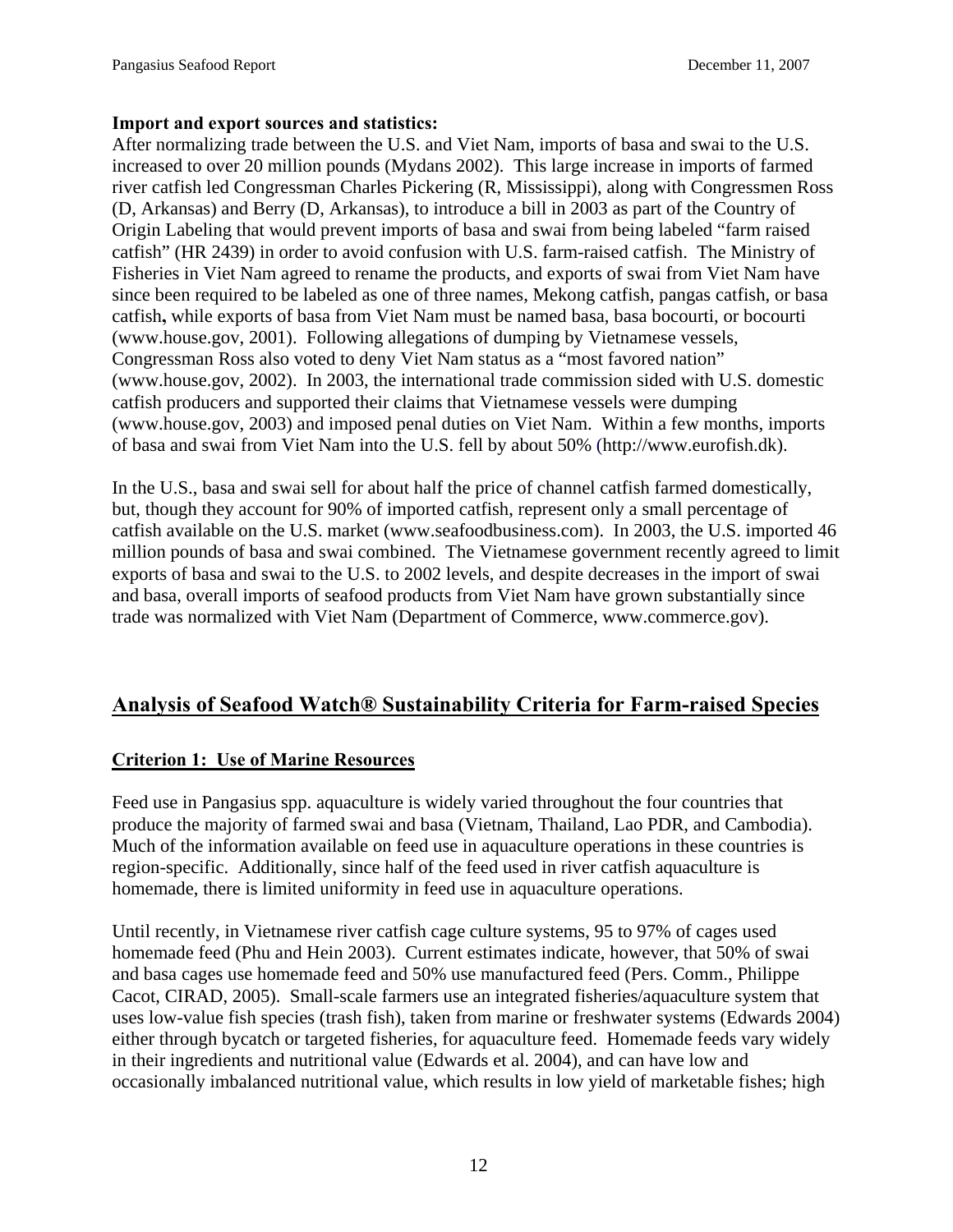fat accumulation in fish abdomens due to these low nutritional feeds reduces the proportion of fillet meat in the final, processed fish (Phu and Hein 2003).

Manufactured pelleted feed is of significantly higher cost that homemade feed, as manufactured feeds use imported fishmeal and soybean cake (primarily from the U.S.), instead of the local sources of "trash fish," which are thought to be of low quality (Edwards 2004; Pers. Comm., Philippe Cacot, CIRAD, 2005). Materials for making homemade feeds, on the other hand, are locally available and cheap. The price of homemade feed is about US\$0.12 – \$0.13 per kilogram (kg) of feed, and the price for manufactured pelleted feed is around US\$0.27 – \$0.30 per kg of feed. Hence the feed cost for producing one kilogram of fish can range from US\$0.31 – \$0.39 for homemade feed and US\$0.38 – \$0.45 for manufactured pelleted feed (Phu and Hein 2003); however, these values will vary greatly depending on the feed conversion ratio (FCR), which will be affected both by protein content and rearing structure in the aquaculture operation. The recent decline in the use of homemade feeds has, in part, been due to the establishment of a feed industry, increased large-scale production of swai, and a shortage of trash fish, as well as the relationship between trash fish and pathogens such as Vibrio spp. (Pers. Comm., Philippe Cacot, CIRAD, 2005).

## **Feed conversion ratio**

The feed conversion ratio (FCR) is the amount of dry feed required to produce one unit of wet fish (Weber 2003). The FCR is a tool used by operators to measure the efficiency of the feed system, and varies with the type of aquaculture operation, the type of fish being reared, and the type of feed being used.

Due to the low-tech nature of river catfish farms, feeding may not operate at its most efficient, especially considering the common use of homemade aquaculture feeds. Feeds vary in protein content and moisture content, and homemade feeds especially vary in the type of trash fish and the amount of trash fish used in the feed (Pers. Comm., Kwei Lin, ret. Asian Institute of Technology, April 13, 2005). FCRs vary accordingly with each variation within the different types of feeds. Homemade feeds, with unknown moisture content, typically result in the highest FCRs of any type of feed. Subsequently, FCRs are typically lower for homemade feeds supplemented by manufactured feeds, depending on cost, and even lower for manufactured pelleted feeds. Phu and Hein (2003) indicate FCRs for homemade feeds range from 2.7 to 3.0 and FCRs for manufactured pelleted feeds range from 1.4 to 1.5.

FCRs also vary with stocking densities and water quality associated with the rearing structure of the aquaculture operation. In experiments done on aquaculture feed, Hung (2001) calculated FCR under a number of conditions for both basa and swai. FCRs for swai ranged from 1.34 – 1.82, with higher values for day feeding than for night feeding, while FCRs for basa had a much larger range, from  $1.21 - 2.19$ , with the highest FCR values occurring with 1, 2, or 3 feedings during the day. Other studies have calculated an average FCR for all Pangasius catfish, under all feeding regimes, of 2.5 (Table 3, Edwards et al. 2004).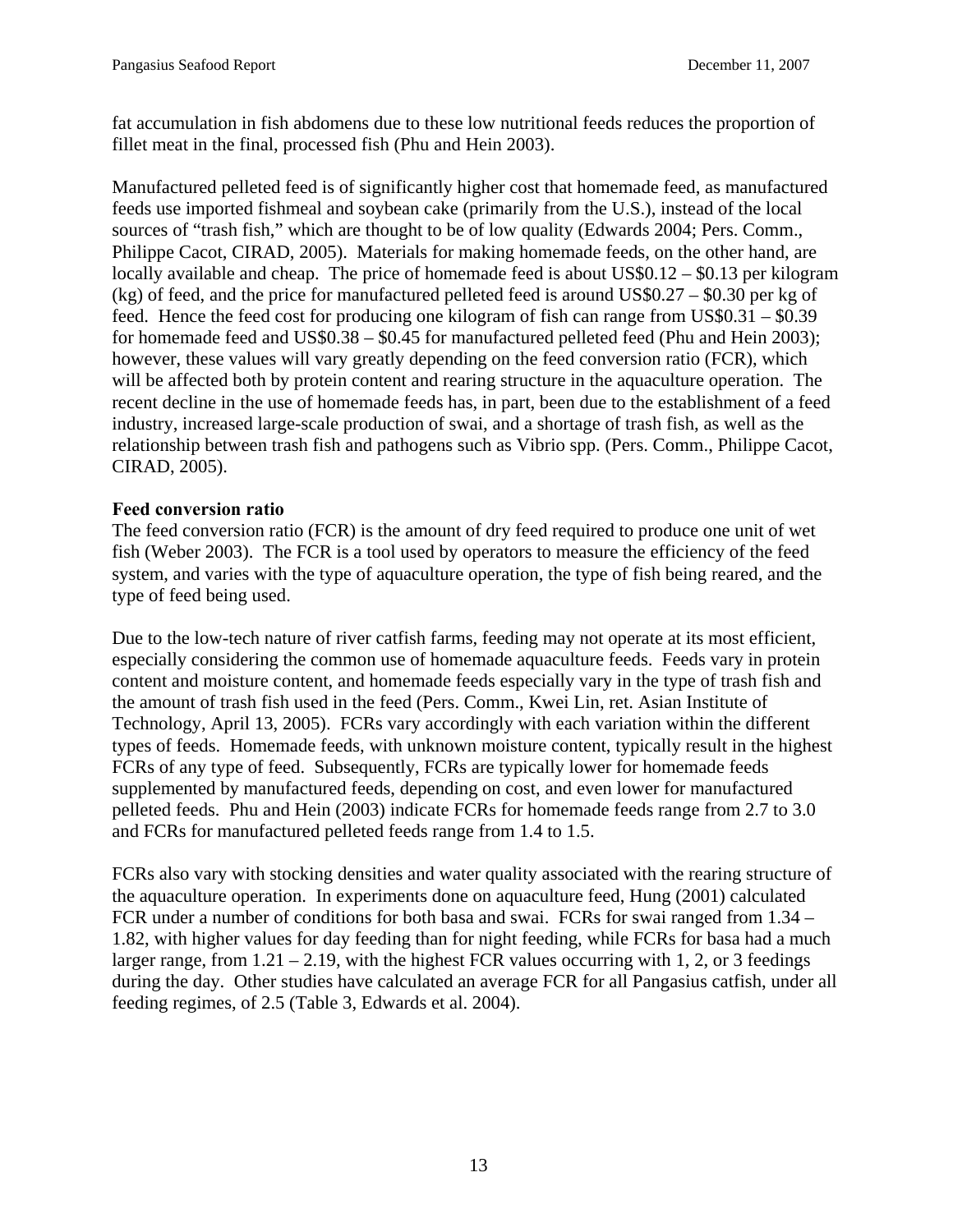|  |  |  |  | <b>Table 3.</b> Aquaculture using trash fish. From Edwards et al. (2004). |  |
|--|--|--|--|---------------------------------------------------------------------------|--|
|--|--|--|--|---------------------------------------------------------------------------|--|

| <b>Species</b>           | <b>Production</b><br>% using<br>trash fish<br>(mt) | <b>FCR</b> | Moist/wet | Trashfish<br>ω |         |         |
|--------------------------|----------------------------------------------------|------------|-----------|----------------|---------|---------|
|                          |                                                    |            |           | feed (t)       | Min     | Max     |
| Pangasius catfish        | 180.000                                            | 80%        | 2.5       | 360,000        | 64.800  | 180.000 |
| Shrimp (Penaeus monodon) | 160.000                                            | 38%        | 4.75      | 287,280        | 71,820  | 143.640 |
| Marine fishes (grouper)  | 2,000                                              | 100%       | 5.9       | 11,800         | 11,800  | 11.800  |
| Lobster (P. ornatus)     | 1.000                                              | 100%       | 28        | 28,000         | 28,000  | 28,000  |
| Total                    |                                                    |            |           | 687.080        | 176,420 | 363,440 |

Trash fish used for inland, coastal and overall aquaculture in Vietnam were estimated to be between 64,800 t and 180,000 t; between 72,000 t and 144,000 t; and between 177,000 t and 364,000 t, respectively.

Comparing the FCRs from different sources (see Table 4) yields a wide range within each river catfish species and within aquaculture feed types. In general, manufactured feeds have lower feed conversion ratios that homemade feeds. In Table 4, below, both the calculated and averaged FCRs from Edwards et al. (2004) are outliers, while the empirical FCRs by Hung et al. (2001) rest in the middle of the overall ranges for FCRs from all the sources in the table and were calculated from a controlled experiment. Because this empirical finding of FCR is from a controlled experiment, the variation from consumption of naturally occurring feed or inefficient feeding technique is eliminated, so it represents the best calculation of FCR. The study of FCRs in Table 4 is based on this median. The final FCR, at the bottom of Table 4, is a weighted average of all the different estimates for FCRs (Table 4).

|                                                     | Swai      |               | Basa      |               |  |
|-----------------------------------------------------|-----------|---------------|-----------|---------------|--|
|                                                     | Homemade  | Manufactured  | Homemade  | Manufactured  |  |
| Empirical<br>(Hung et al. 2001)                     | N/A       | $1.34 - 1.82$ | N/A       | $1.21 - 2.19$ |  |
| Calculated<br>(Edwards et al. $2004$ ) <sup>1</sup> |           | 0.933         | 1.4       | 1.267         |  |
| Averaged<br>(Edwards et al. 2004)                   | 2.5       | 2.5           | 2.5       | 2.5           |  |
| (Phu and Hein 2003)                                 | $2.7 - 3$ | $1.4 - 1.5$   | $2.7 - 3$ | $1.4 - 1.5$   |  |
| Pers. Comm., Cacot, <sup>1</sup>                    | 3         | $1.6 - 1.8$   | 3         | $1.6 - 1.8$   |  |
| FCR (weighted average)                              | 2.45      | 1.71          | 2.51      | 1.78          |  |

**Table 4.** Comparison of FCRs. FCRs less than or equal to 1 could come from high use of naturally occurring food items or over estimation of FCR from non-specific information on feed use.

#### **Inclusion rate**

 $\overline{a}$ 

The inclusion rate is the amount of marine, or freshwater, resources used in aquaculture feed. As with FCRs, inclusion rates vary greatly by feed type. Manufactured feed is the most consistent feed type, and optimal inclusion of fishmeal for omnivorous species, like Pangasius spp., in

 $1$  Combined weight equal to one of the cited FCR studies.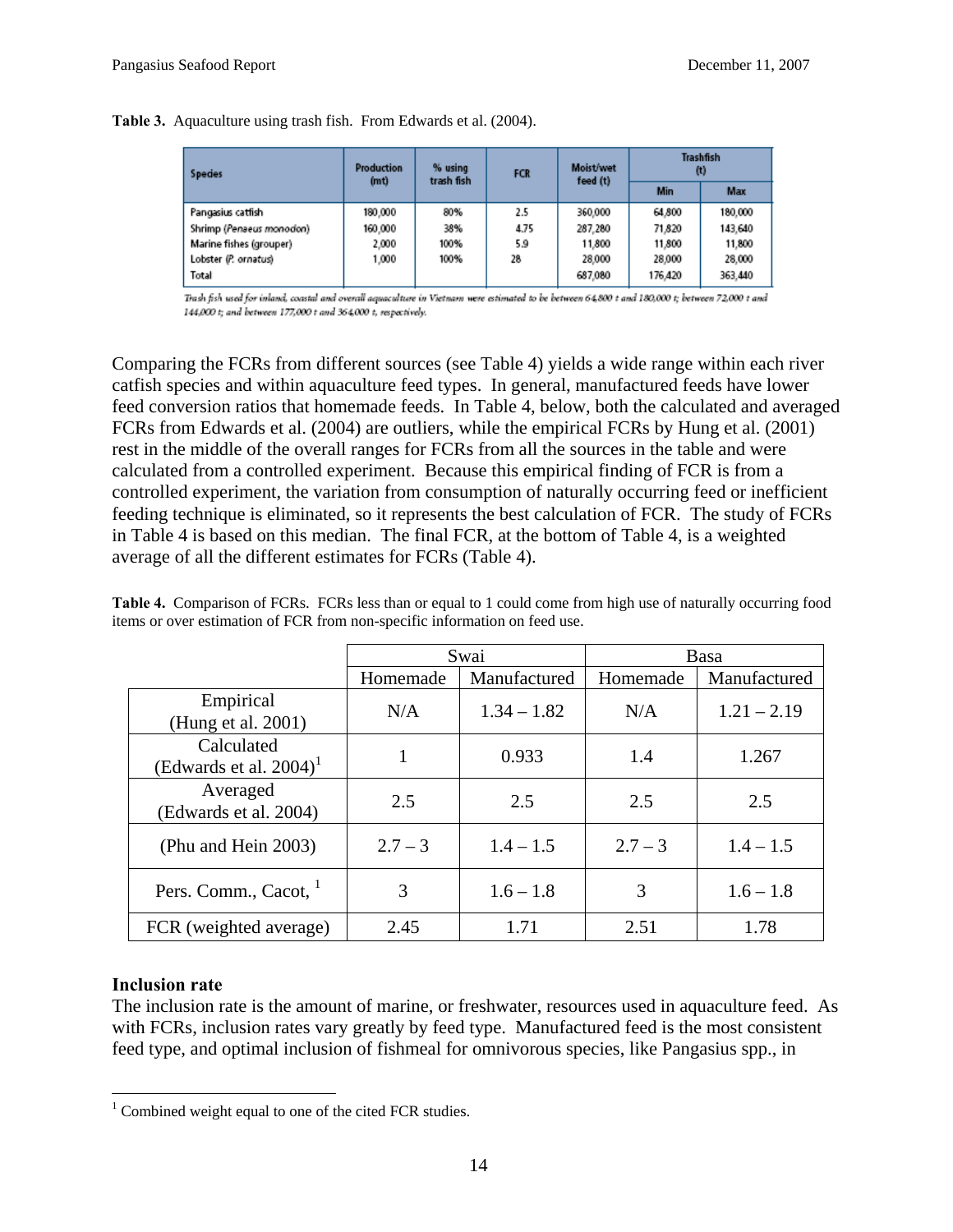manufactured feed is  $4\%$ . Fish oils are included in manufactured feed at  $2 - 3\%$  (Pers. Comm., Philippe Cacot, CIRAD, 2005). Homemade feed for swai originally consisted primarily of chopped up trash fish in Chau Doc in Viet Nam, but has been replaced by a cooked mixture of rice bran and marine trash fish at a 2:1 ratio (Edwards 2004). This method results in a much higher inclusion rate (33%) than manufactured feed (Phu and Hein 2003; Edwards et al. 2004); however, much of the trash fish in homemade feed comes from processing waste or bycatch of low-value fish (Edwards et al. 2004), and all parts of the trash fish are used in the feed. The amount of trash fish used varies seasonally and regionally, and can lead to overfeeding when trash fish are abundant, and underfeeding when trash fish are scarce. This variation in use in turn results in inefficient feed conversion. For fish farmers who can afford it, dried fish can supplement feed when trash fish are unavailable; however, the quality of this feed can be poor (Heng et al. 2004).

With increased use of trash fish for aquaculture feeds, as well as for livestock feeds, there is concern about a possible reduction in fish products available for human consumption (Phillips 2002; Edwards et al. 2004). These concerns are especially significant as much of the final aquaculture and livestock products generated in Southeast Asia are exported.

## **Transfer efficiency**

Transfer efficiency is the efficiency at which the fish harvested for aquaculture feed are converted from whole fish to fishmeal or fish oil. Tyedmers (2000) estimated the transfer efficiencies of wild fish from four different sources: South American fishmeal; British Columbia herring meal; Gulf of Mexico menhaden oil; and British Columbia mixed fish oil. Reduction of whole fish to fishmeal or fish oil depends on five characteristics: the species being reduced; the season during which the fish are captured and hence the condition of the fish at the time of capture; whether round fish or fish wastes are being reduced; the freshness of the fish upon processing; and the efficiency of the reduction plant. Reduction efficiencies range from 16 – 22% for fishmeal and  $2 - 12%$  for fish oil.

#### **Ratio of wild fish to farmed river catfish**

After obtaining values for feed conversion ratios, inclusion rates, and transfer efficiencies, the ratio of wild fish input to farmed fish output, or the amount of wild fish needed to produce 1 unit of farmed fish, can be determined through the following equation.

$$
\text{manufactured}\bigg[\frac{1}{c_m}(i_m) + \frac{1}{c_o}(i_o)\bigg](FCR) + \text{homemade}\bigg[\frac{1}{c_m}(i_m) + \frac{1}{c_o}(i_o)\bigg](FCR) = \text{input : output} \tag{1}
$$

In this equation,  $c_m$  is the transfer efficiency from whole fish to fishmeal,  $c_o$  is the transfer efficiency from whole fish to fish oil,  $i_m$  is the inclusion rate of fishmeal, and  $i_o$  is the inclusion rate of fish oil. To determine the average ratio of wild fish used in swai and basa aquaculture to farmed swai and basa produced, the calculation, below, uses the mean values for  $c_m$  and  $c_o$  of 19% and 7%, respectively, values for *im* and *io* for manufactured feed of 4% and 2.5%, respectively, and values for FCRs for homemade feed of 2.45 and 2.51 and for manufactured feed of 1.71 and 1.78 for swai and basa, respectively. For homemade feed, the inclusion rate for fishmeal is estimated at 36.5% and the inclusion rate for fish oil is not applicable, as no fish oil is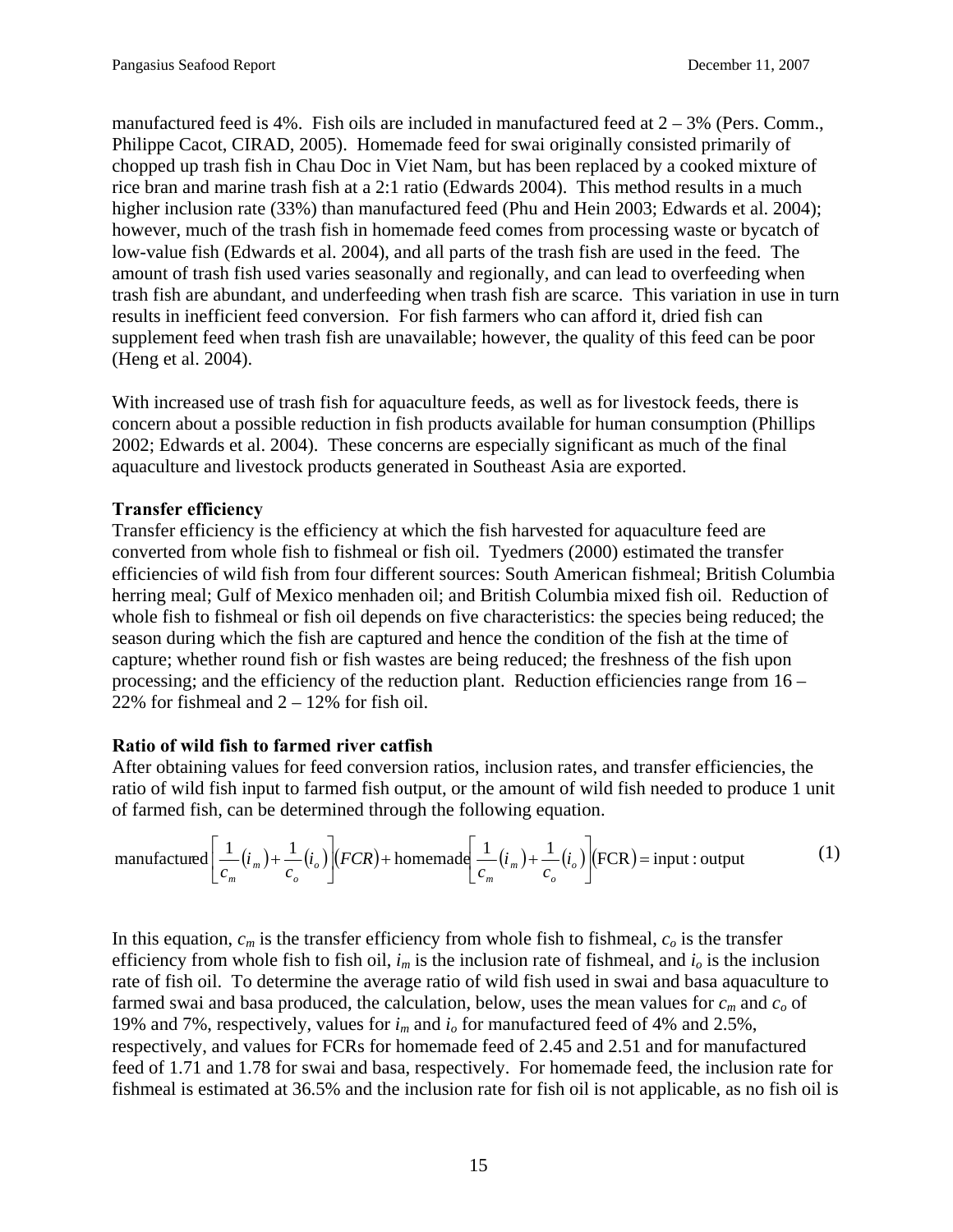used in homemade feeds. The transfer efficiency for homemade feed is 100%, as whole fish are used in the production of homemade feeds. Using these values, the average ratio of wild fish used to farmed swai produced is approximately:

$$
0.50[5.263(.04) + 14.286(.025)[(1.71) + 0.50[1(.365)](2.45) = 0.93
$$

And the average ratio of wild fish used to farmed basa produced is approximately:

$$
0.50[5.263(.04) + 14.286(.025)[(1.78) + 0.50[1(.365)](2.51) = 0.96
$$

|                              | Conversion efficiency |                    |  |
|------------------------------|-----------------------|--------------------|--|
|                              | Homemade feeds        | Manufactured feeds |  |
| Whole fish to fishmeal       | 100%                  | 19%                |  |
| Whole fish to fish oil       | N/A                   | 7%                 |  |
| Inclusion of fishmeal        | $33 - 40\%$ (36.5%)   | 4%                 |  |
| Inclusion of fish oil        | N/A                   | $2 - 3\%$ (2.5%)   |  |
| Feed Conversion Ratio (swai) | 2.45                  | 1.71               |  |
| Feed Conversion Ratio (basa) | 2.51                  | 1.78               |  |

**Table 5.** Coefficients to calculate wild inputs:aquaculture outputs.

As production increases and stressors such as competition, poor water quality, and increased disease also increase, conversion efficiency decreases.

#### **Stock status of the reduction fishery**

The general "trash fish" designation for marine resources used in fishmeal for aquaculture feed includes a number of species of fish and invertebrates. The majority of these species are landed in the nearshore fishery (Edwards et al. 2004). Uses for trash fish include direct human uses, either as fish sauce or fish flesh, livestock feed, and aquaculture feed; the fishery for trash fish accounts for 25% of local finfish landings. Often, the human uses for trash fish are the lowestvalue uses, and livestock production, as well as high value aquaculture production, such as of grouper or shrimp, are the highest value uses for trash fish (Edwards et al. 2004).

There are concerns about overfishing in the nearshore fishery (Edwards et al. 2004); however, the Mekong stingray (one of the Dasyatis spp.) is the only species captured in the fishery for trash fish that is identified by the IUCN (World Conservation Union) as a species of concern (www.redlist.org). Imported manufactured feed comes from a number of sources, so it is difficult to determine the reduction fishery providing the fishmeal used in the feed.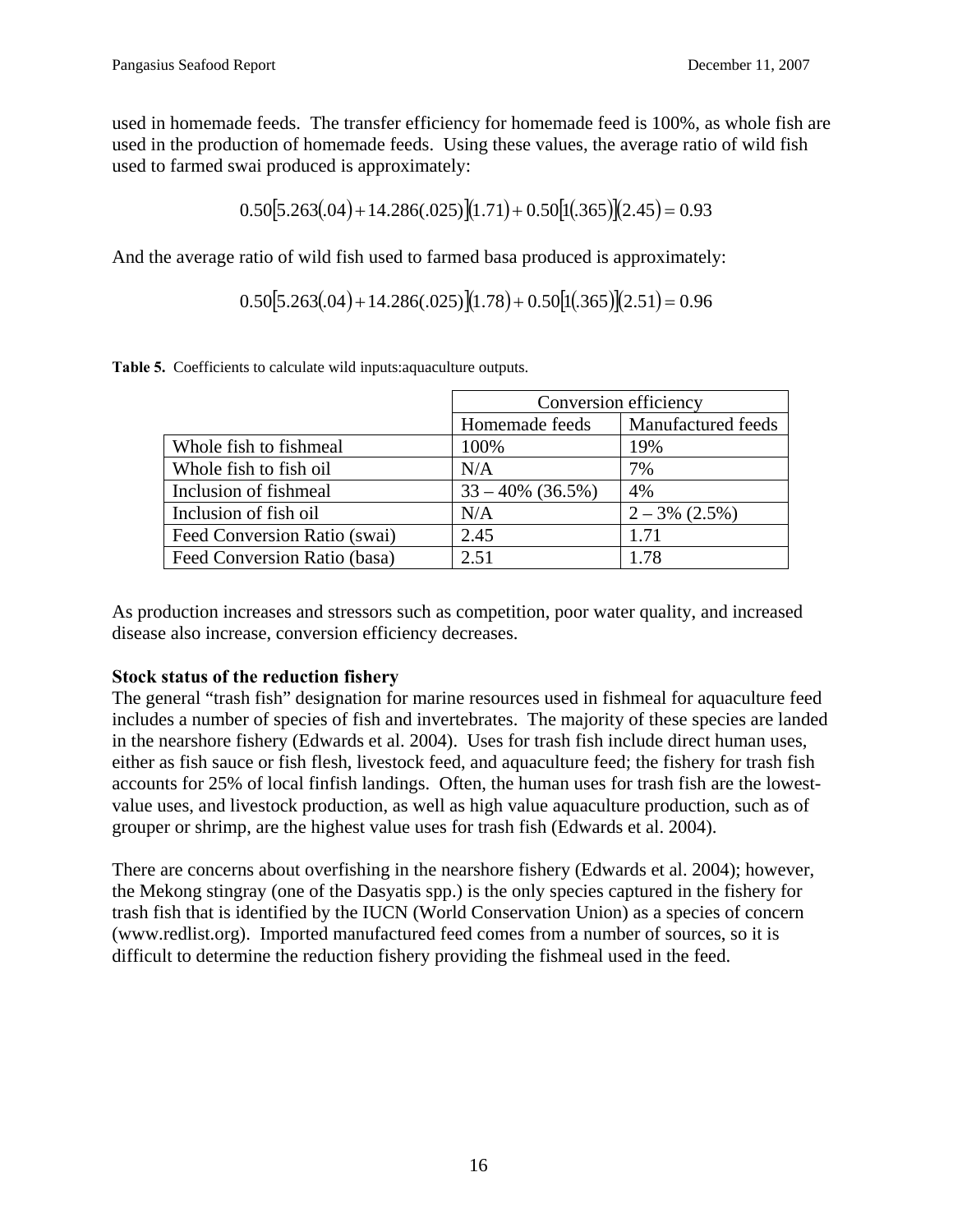| Scientific name                | English name                                | Vietnamese name                        | Location     |
|--------------------------------|---------------------------------------------|----------------------------------------|--------------|
| Mollusca                       | Mollusc                                     | Nhuyen the                             |              |
| Hyriopsis cumingii             | Fresh water oyster                          | Trai nuoc ngot                         | C            |
| Sanguinolaris diphos           |                                             | Phi                                    | С            |
| Ostrea sp                      | Oyster                                      | Hau                                    | C            |
| Pteria martensii               | Penguin wing oyster                         | So giay                                | $\mathbf C$  |
| Bilaglobosa swatson            | Golden snail                                | Oc vang                                | C            |
| Pila polita                    | Apple snail                                 | Oc buou                                | C            |
| Loligo spp                     | Squid (small size, gut)                     | Muc (nho, ruot)                        | SW           |
| Crustacea                      | Crustacean                                  | Giap xac                               |              |
| Penaeidea                      | Penaeid shrimp (small)                      | Tom nho                                | N.C          |
| Calappa sp                     | Crab (small)                                | Cua nho                                | N.C. SW      |
| Portunus spp                   | Swimming crab (small)                       | Ghe nho                                | N, C, SW     |
| Echinodermata                  | Echinoderms                                 | Da gai                                 |              |
| Holodeima spp                  | Lolly fish                                  | Hai sam                                | С            |
| Holothuria vagabunda           | Black sea cucumber                          | Hai sam den                            | C            |
| Diadema setosum                | Black sea urchin                            | Cau gai den                            | C            |
| <b>Marine fishes</b>           |                                             | Ca bien                                |              |
| Rajiformes                     | <b>Order Rajiformes</b>                     | Bo ca duoi                             |              |
| Dasyatis spp                   | Sting ray (gut)                             | Duoi (ruot)                            | SW           |
| Clupeiformes                   | Order Clupeiformes                          | Bo ca trich                            |              |
| Stolephorus spp                | Anchovy                                     | Com                                    | C. SW        |
| Clupea leiogaster              | Sardine                                     | Trich SW                               |              |
| Thrissa mystax                 | Moustached thryssa                          | Lep                                    | С            |
| Clupanodon spp                 | Gizzard shad                                | Moi                                    | SW           |
| Scopelifomes                   | <b>Order Scopeliformes</b>                  | Bo ca den                              |              |
| Saurida spp                    | Lizard fish                                 | Moi                                    | N. C. SE     |
| Anguilliformes                 | Order Anguilliformes                        | Bo ca chinh                            |              |
| Muraenesox cinereus            | Silver conger eel                           | Lat                                    | С            |
| <b>Beloniformes</b>            | <b>Order Beloniformes</b>                   | Bo ca kim                              |              |
| Hemirhamphus far               | Half break                                  | Kim bong<br>Chuon                      | N.C<br>C, SW |
| Cyselurus spp                  | Flying fish                                 |                                        |              |
| Mugiliformes<br>Shyraena jello | <b>Order Mugiliformes</b><br>Giant sea pike | Bo ca doi<br>Nhong                     | SW           |
| Perciformes Order              | <b>Order Perciformes</b>                    | Bo ca vuoc                             |              |
| Otholithes argentius           | Croaker                                     | Op                                     | N            |
| Johnius goma                   | Croaker                                     | Uop                                    | N.C. SW      |
| Upeneus spp                    | Goat fish                                   | Phen                                   | N, SE        |
| Siganus spp                    | Rabitfish                                   | Dia                                    | N            |
| Decapterus spp                 | Scad                                        | Nuc                                    | N, C, SW     |
| Scomber spp                    | Mackerel                                    | Bac ma                                 | SW           |
| Rastrelliger brachisoma        | Short-body mackerel                         | Ba thu                                 | SW           |
| Selaroides leptolepis          | Yellow-stripe trevally                      | Chi                                    | SW           |
| Fomio niger                    | Black pomfret                               | Chim den (nho)                         | SW           |
| Psenes indicus                 | Indian pomfret                              | Chim An Do                             | С            |
| Priacanthus macracanthus       | Red bigeve                                  | Son thoc                               | SE.          |
| Leiognathus spp                | Pony fish                                   | Liet                                   | C, SW        |
| Nemipterus hexodon             | Ornate threadfin bream                      | Dong                                   | <b>SE</b>    |
| Pomadasys spp                  | Grunter                                     | Sao                                    | С            |
| Platycephalus indicus          | Flathead fish                               | Chai                                   | N. SW        |
| Tilapia spp                    | Tilapia (small size)                        | Ro phi nho                             | С            |
| Pleuronectiformes Order        | <b>Order Pleuronectiformes</b>              | Bo ca bon                              |              |
| Paralychthys olivaceus         | Flatfish                                    | Bon vi                                 | Ν            |
| Cynoglossus bilineatus         | Flounder                                    | Bon cat                                | C            |
| <b>Tetradontiformes Order</b>  | <b>Order Tetradontiformes</b>               | Bo ca noc                              |              |
|                                | Leather jacket                              | Bo da                                  | N. SE        |
|                                | Unknown fishes*                             | Ca khac                                |              |
|                                | By-products (head, gut) from processing     | Phe pham (dau, ruot) tu che bien (phoi |              |
|                                | (for drying) of fishes:                     | kho) cac loai ca:                      |              |
|                                | Trevally, bream, lizardfish, ray, anchovy   | chi, dong, moi, duoi, com              | SW           |
|                                | Lizardfish, Red bigeye, ray, pomfret        | moi, thoc, duoi, chim                  | <b>SE</b>    |

#### **Table 6.** Species comprising the "trash fish" group used in aquaculture feed. From Allen et al (2004).

N — the north; C — the centre; SW — the southwest; SE — the southeast.<br>\* Also the following species for which only the Vietnamese name could be found: dao, nhit, nham, duoi, bem bep, khoai from the north;<br>suot, chet from t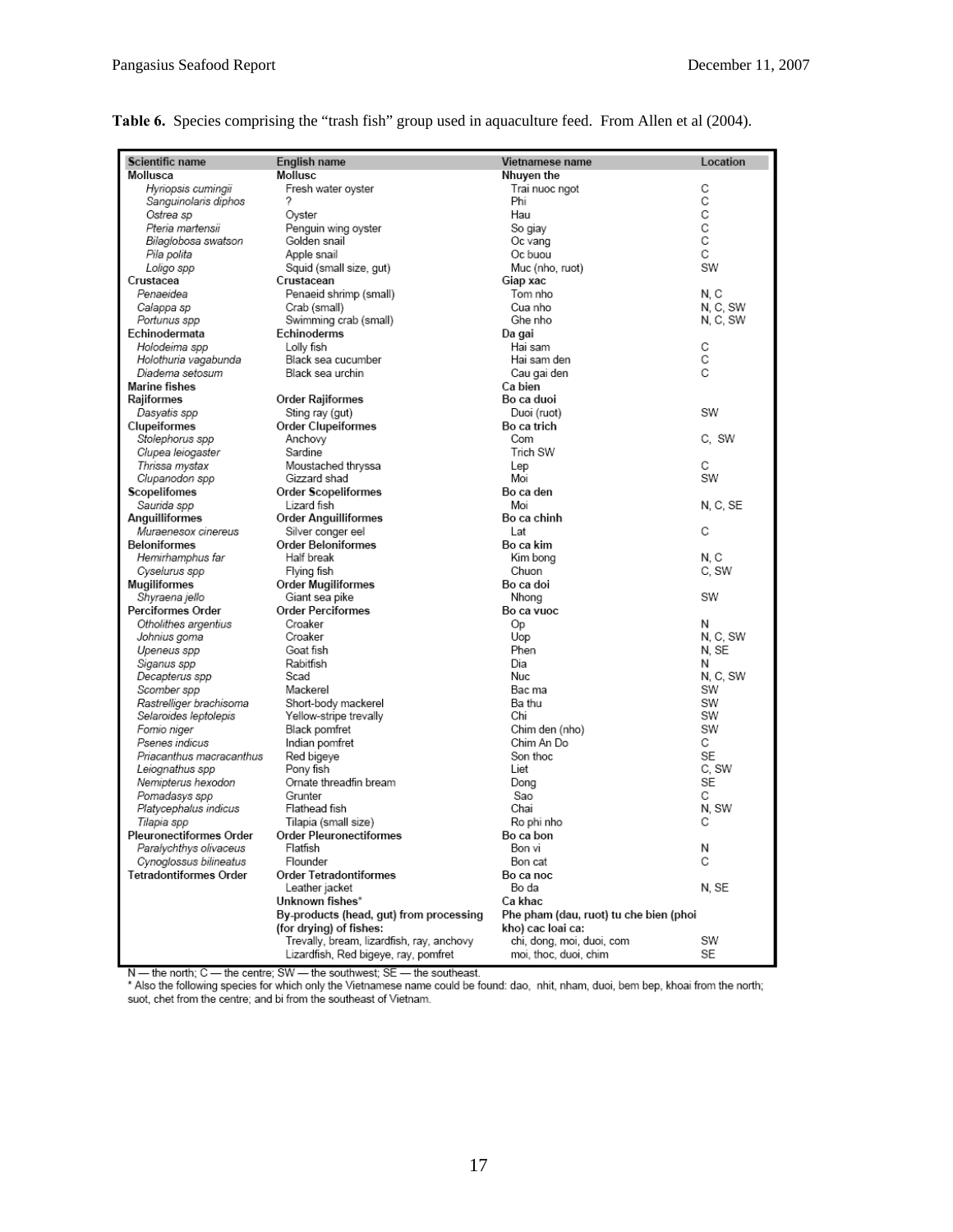#### **Source of seed stock**

Supply of seed stock for swai and basa aquaculture has traditionally been dependent on collection of wild Pangasius spp. fry from rivers (Cacot et al. 2003; Edwards et al. 2004). Most of the spawning grounds for both basa and swai are located within the borders of Cambodia (Poulsen et al. 2004). Fishers usually target swai fry; however, they are often unable to identify fry at the species level and some fish farmers have reported a mixture of Pangasius species in their ponds. In the wild fishery, non-Pangasius species are thrown back or used as fish feed (Bun 1999; Van Zalinge et al. 2002); an estimated 5 – 10 kg of fish of species other than swai or basa are killed for each kilogram of river catfish fry caught (Phuong 1998). Bycatch of non-target fry is much higher in Viet Nam than Cambodia, most likely due to the lower numbers of fry within Viet Nam's waters. Furthermore, the average size of fry in Viet Nam is larger than in Cambodia (Van Zalinge et al. 2002).

The fishery for river catfish fry was outlawed in Cambodia in 1994 and in Viet Nam in 2000, but continues illegally, still supplying fry to aquaculture (Bun 1999; Van Zalinge et al. 2002). It is unclear the extent to which this practice is still in use; however, the increase in hatchery production and enforcement indicates that capture of wild river catfish fry is declining; a 1000 fold decrease in wild-caught fry has been observed in the An Giang province in Viet Nam (Van Zalinge et al. 2002). Anecdotally, the number of wild-caught fry has dropped to almost zero, with hatchery fry dominating the supply to aquaculture operations (Pers. Comm., Kwei Lin, Asian Institute of Technology, ret., April 13, 2005).

There are many small scale nursery hatcheries for swai and basa fry in Viet Nam (< 1 ha in area) that now provide seed stock to Vietnamese river catfish farms. These hatcheries produce enough fry for the local market and for export to Cambodia (Edwards et al. 2004). The first artificial propagation of Pangasius spp. catfish occurred in Thailand in 1959 and has since expanded throughout Southeast Asia (Trong et al. 2002). In 1999, more than 270 million swai and basa fry and fingerlings were produced by a number of state and private hatcheries (Van Zalinge et al. 2002).

| Year | Number of fry caught | Hatchery fry production | References        |
|------|----------------------|-------------------------|-------------------|
| 1977 | 200 -800 million     |                         | Khanh, 1996       |
| 1994 | 62 million           |                         | Tung et al. 2001b |
| 1995 | 60 million           |                         | Ħ                 |
| 1996 | 56 million           |                         | m                 |
| 1997 | 48 million           | 6.8 million             | w                 |
| 1998 | 36 million           | 25.6 million            | w                 |
| 1999 | 27 million           | 90.0 million            | Ħ                 |
| 2000 | 0.4 million          | 99.7 million            | Ħ                 |

**Table 7.** Estimated numbers of swai fry caught in the dai fishery in Viet Nam, An Giang province. From Van Zalinge et al. (2002).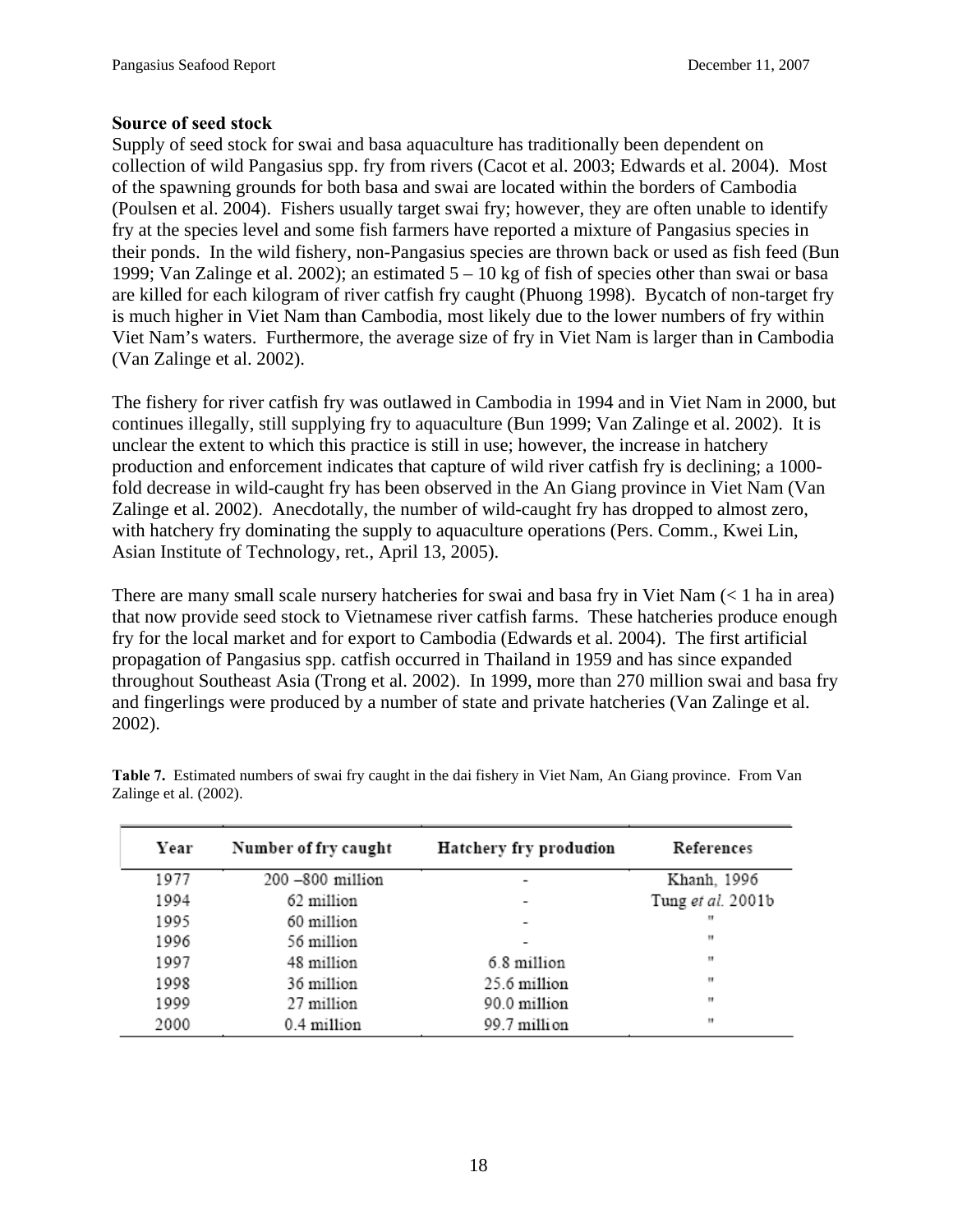## **Synthesis**

The use of marine resources in aquaculture operations for basa and swai ranks as a moderate conservation concern. Feed conversion ratios for aquaculture feed for these omnivorous species are relatively high, and the inclusion of trash fish in feeds is moderate. The high use of homemade feed, while it results in a worse feed conversion ratio for both swai and basa feeds, also results in a low input of wild fish because whole fish are used; the transfer efficiency for homemade feed is 100%. Some concerns exist, however, about the source of the trash fish used in homemade and manufactured aquaculture feeds. Primarily composed of bycatch, trash fish used in aquaculture feed comes from nearshore and riverine fisheries, which are considered fully exploited. The source of seed stock for swai and basa aquaculture varies by operation. While capture of wild fry for seed stock is now illegal, it continues at low levels. High levels of bycatch and decreased catch per unit effort (CPUE) of wild swai and basa raise concerns about the continued illegal fishing for river catfish fry. Thanks to enforcement and increased hatchery production of fry, the amount of wild-caught fry in the marketplace is continuously declining.

## **Use of Marine Resources Rank:**



## **Criterion 2: Risk of Escaped Fish to Wild Stocks**

## **Frequency and impact of escapes**

Aquaculture systems in Southeast Asia are typically enclosed or semi-enclosed structures, like ponds, rice fields, or cages suspended in natural bodies of water. Cage culture is the most common large-scale type of aquaculture system in Southeast Asia and the most common type for river catfish in Viet Nam (Phillips 2002). In cage culture, water is free to exchange between the cage and the natural water body in which the cage is suspended. Despite the cage system being open to the environment, it seems unlikely that escapes occur very frequently because the cages are situated in calm water; however, there are no data documenting the frequency or infrequency of escapes of farmed fish from cage culture.

Hatchery programs for swai and basa are still nascent, with focuses on milt management, egg production, and larval rearing (Hung et al. 1999; Cacot et al. 2002; Hung et al. 2002; Cacot et al. 2003; Hung et al. 2003), as opposed to selection for certain traits. Furthermore, most of the research on husbandry and larval rearing focuses on higher value basa, rather than swai. Additionally, a small fraction of the supply of swai and basa fry and fingerlings for aquaculture still comes from wild sources (Bun 1999; Van Zalinge et al. 2002), thus farm-reared swai and basa are still genetically similar to their wild counterparts.

There are concerns regarding hybridization between basa and swai, and hybrids have been observed in local markets. No studies on hybridization, particularly female swai/male basa crosses, were available for this report. Reportedly the Vietnamese government has effectively controlled the production of hybrids (Pers. Comm., Philippe Cacot, CIRAD, 2005).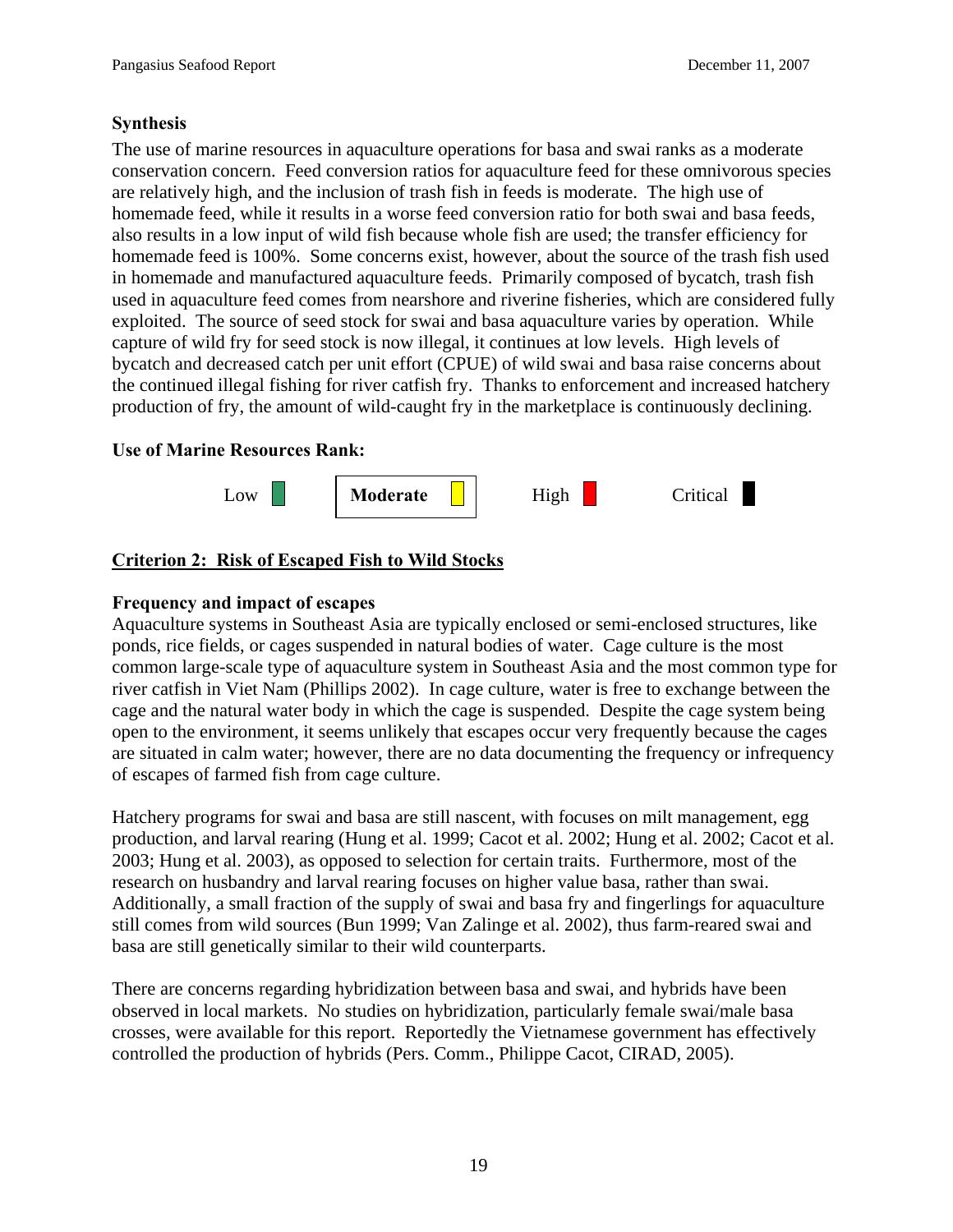#### **Synthesis**

The open cages that dominate river catfish aquaculture are open to the surrounding water bodies in which they are suspended, and are thus inherently susceptible to escapes by farmed swai and basa. In the case of Pangasiid aquaculture in Southeast Asia, however, the impact of escapes is minimal, as swai and basa are native to the region. In addition, the early stages of artificial hatcheries, which engage in minimal artificial selection for genetic traits, means that fish produced in aquaculture are still ecologically and genetically similar to wild stocks. That being said, as husbandry techniques improve, and hatcheries begin selecting for traits favorable to aquaculture, escapes may become a concern.

## **Risk of Escaped Fish to Wild Stocks Rank:**



## **Criterion 3: Risk of Disease and Parasite Transfer to Wild Stocks**

In 2002, a study by Crumlish (2002) identified the bacteria *Edwardsiella ictaluri*, a disease native to channel catfish in North America, in farmed swai cultured in the Mekong River Delta. This was the first instance of this disease being observed in Pangasiids. The study makes no comment about where the disease originated. In a study by Yuasa et al. (2003), this same disease was also identified in farms in Indonesia. Again, the study did not attempt to explain the source of the bacteria, but Yuasa et al. (2003) did mention that the strain infecting Indonesian swai is more similar to the strain infecting Vietnamese swai than that infecting channel catfish (*Ictalurus punctata*) in the U.S. Transmission of the disease may have been vertical, from hatchery seed stock, or horizontal, from wild fish, but ultimately its source is unknown. It also remains unclear as to whether the bacteria were introduced from abroad or were present locally but previously unidentified.

Although it seems as if a new disease is emerging, there have been no data to show that wild swai stocks have been affected by new diseases. Additionally, no evidence exists for amplification or retransmission of native diseases from farmed stocks to wild stocks or vice versa.

#### **Synthesis**

While there have not been any documented cases of the newly introduced *E. ictaluri* in wild populations, there is no reason to suggest that transmission from farmed fish to wild fish is not likely. Due to this uncertainty, along with the dominance of the open cage system in Pangasiid farms and uncertainty about the health of wild Pangasiid populations, the risk of disease transfer to wild swai and basa stocks ranks as moderate.

#### **Risk of Disease Transfer to Wild Stocks Rank:**

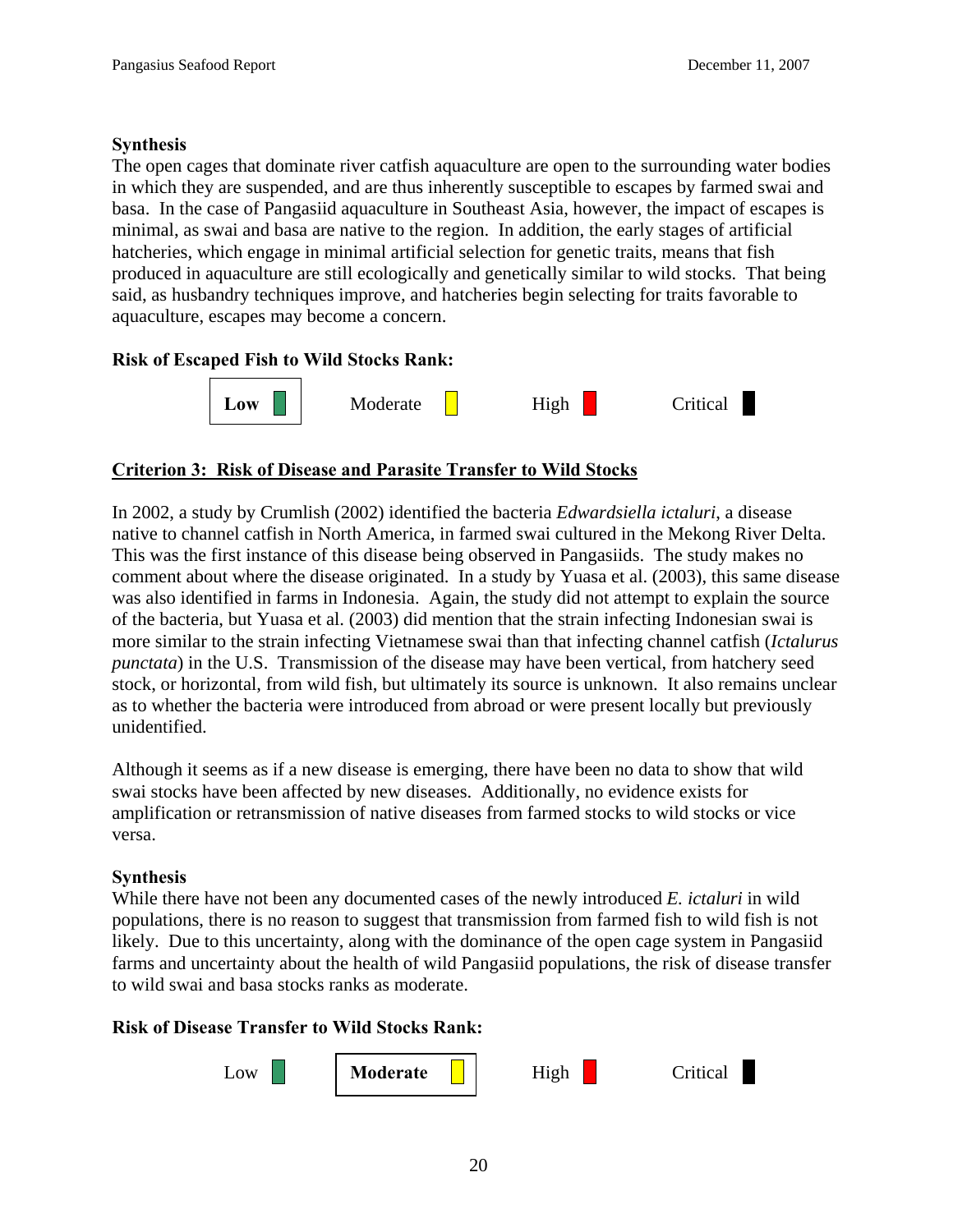## **Criterion 4: Risk of Pollution and Habitat Effects**

#### **Effluent effects**

While both pond and cage aquaculture systems are used for swai and basa, cage aquaculture is the more technologically advanced method, thus it is utilized more for the export market. The cages utilized are essentially open net pens placed within the Mekong River Delta, so effluent from the aquaculture operations is not treated before flowing out of the cages into the surrounding environment. Some polyculture for cage culture exists, where river catfish are reared with carps, Nile tilapia (*Oreochromis niloticus*), or kissing gourami (*Helostoma temmincki*), but this is not common in larger scale production (Trong et al. 2002).

There is concern regarding pollution from cage effluent, as well as regarding deterioration of water quality and an increase in observed fish disease outbreaks (Phillips 2002). Combined with high water temperatures, ammonia, nitrates, and organic matter released in fecal wastes lead to rapid growth of algae and aquatic plants, and can result in severe algal blooms and eutrophication of water bodies. Low levels of dissolved oxygen in natural water bodies resulting from the decomposition of plants and other organic matter could have affects on local fisheries, water quality, and other local resources (Pers. Comm., Philippe Cacot, CIRAD, 2005). The Mekong River Delta, however, could be at a lower risk to effluent effects than reservoirs or coastal areas, as in the Mekong River Delta the water is already polluted by activities other than aquaculture (Phillips 2002). Additionally, due to the six-month flood season, leftover aquaculture feed and wastewater is periodically flushed out to sea (Edwards et al. 2004). The Vietnamese government also suggests that the carrying capacity of the Mekong River is high if factories are prohibited from discharging effluents into the river (Edwards et al. 2004), while others observe that the impact of fruit and rice production contributes significantly more to environmental degradation than does aquaculture (Pers. Comm., Philippe Cacot, CIRAD, 2005).

## **Habitat effects**

Siting and locations for cage production in the Mekong River Delta is relatively benign. The environment in this region is already highly degraded from non-aquaculture sources, and the area is heavily used by a large human population. Additionally, large-scale cage aquaculture serves a dual purpose when combined with housing, which is built above submerged aquaculture cages (Phillips 2002). This method may aid in reducing impacts on land from development.

In the Mekong River Delta, typical stocking densities of basa and swai are  $200 - 300$  fish/m<sup>3</sup> (Phillips 2002) or 100 kg/m<sup>3</sup> (Trong et al. 2002), which are considered intensive production levels. Ponds with low flow must be stocked at much lower levels to maintain fish health. Typical low-flow pond stocking densities are 18 fish/ $m<sup>3</sup>$  (Cacot 2004). Flow in cage and net pen operations is highly variable due to strong seasonal affects, so intensive aquaculture, relative to flow, during the dry season may be minor during the rainy season. Feeding rates vary with the availability of feed (Heng et al. 2004), meaning that the quantity of wastes also varies, further contributing to high variability in effluent. Other variations in effluent come from variability in feed type and quality. Homemade feed is less stable than manufactured feed, and typically has a higher feed conversion ratio than manufactured feed, thus the use of homemade feed can also lead to increased water pollution (Edwards 2004).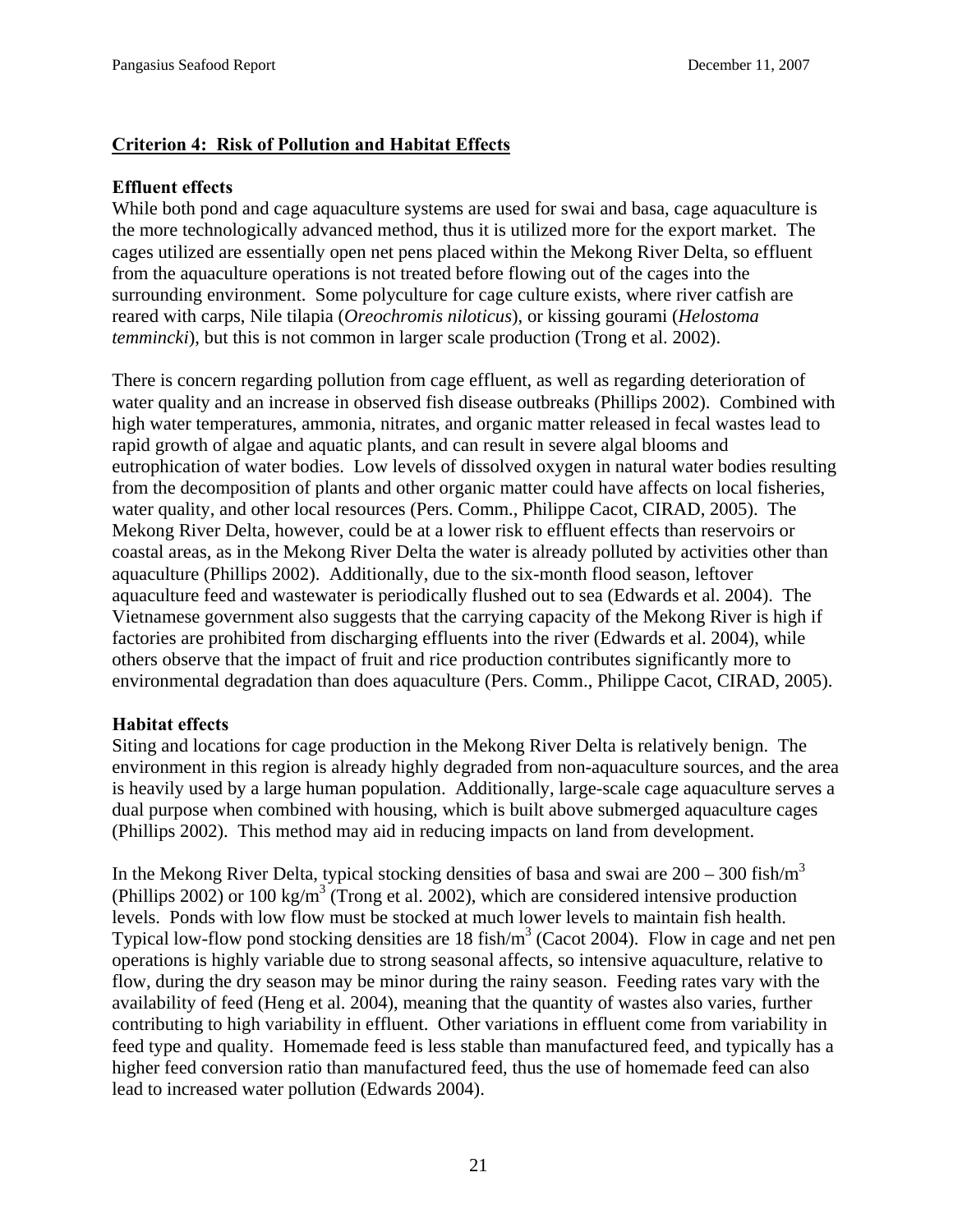#### **Synthesis**

The predominance of cage culture for farming basa and swai and the high stocking densities within cages means that there is a clear risk of pollution and habitat effects. This risk is tempered, however, by characteristics of the Mekong River Delta. The degraded state and high flow of the river means that effluents have less of a total impact on the region. Overall, therefore, the risk of pollution and habitat effects from swai and basa aquaculture is deemed moderate.

## **Risk of Pollution and Habitat Effects Rank:**



## **Criterion 5: Effectiveness of the Management Regime**

The rapid growth of finfish aquaculture in the Mekong River Delta has highlighted the need for clear and effective management of aquaculture operations and supporting fisheries. In general, the government of Viet Nam has acted in a pro-aquaculture manner, supporting the industry as a means to develop impoverished regions and alleviate hunger. Viet Nam has adopted a plan to build aquaculture capacity and has shifted resources from research to farm assistance (Phillips 2002).

#### **Regulation and BMPs**

Best management practices (BMPs) have not yet been built into management of swai and basa aquaculture. There are no requirements for starting an aquaculture system, and home ponds are quite common, though such ponds do not result in large-scale production (Edwards 2004). The rapid growth of aquaculture in Southeast Asia has prompted increasing discussion about environmental impacts. The Mekong River Commission (MRC), in its publications, repeatedly states the need for regulating feed, siting, brood stock, and pollution (Phillips 2002; Trong et al. 2002; Commission 2003).

Increasing exports of swai and basa from Southeast Asia have meant that international regulations must be met. In order to meet European Union (EU) and Japanese import regulations, 125 Southeast Asian companies have banned the use of antibiotics and drugs that are regulated in those markets. These companies are subject to regular inspections by independent parties and processors exporting to international markets, which require that fish be free from chemical residues before harvest. Furthermore, 175 out of 300 processors in Southeast Asia now adhere to Hazard Analysis and Critical Control Point (HACCP) regulations (http://www.eurofish.dk).

#### **Synthesis**

Currently, management of finfish aquaculture in Southeast Asia is weak. Most regulation comes from import regulations in other countries. The lack of management for siting of farms and BMPs to control escaped fish and pollution are a concern for the long-term sustainability of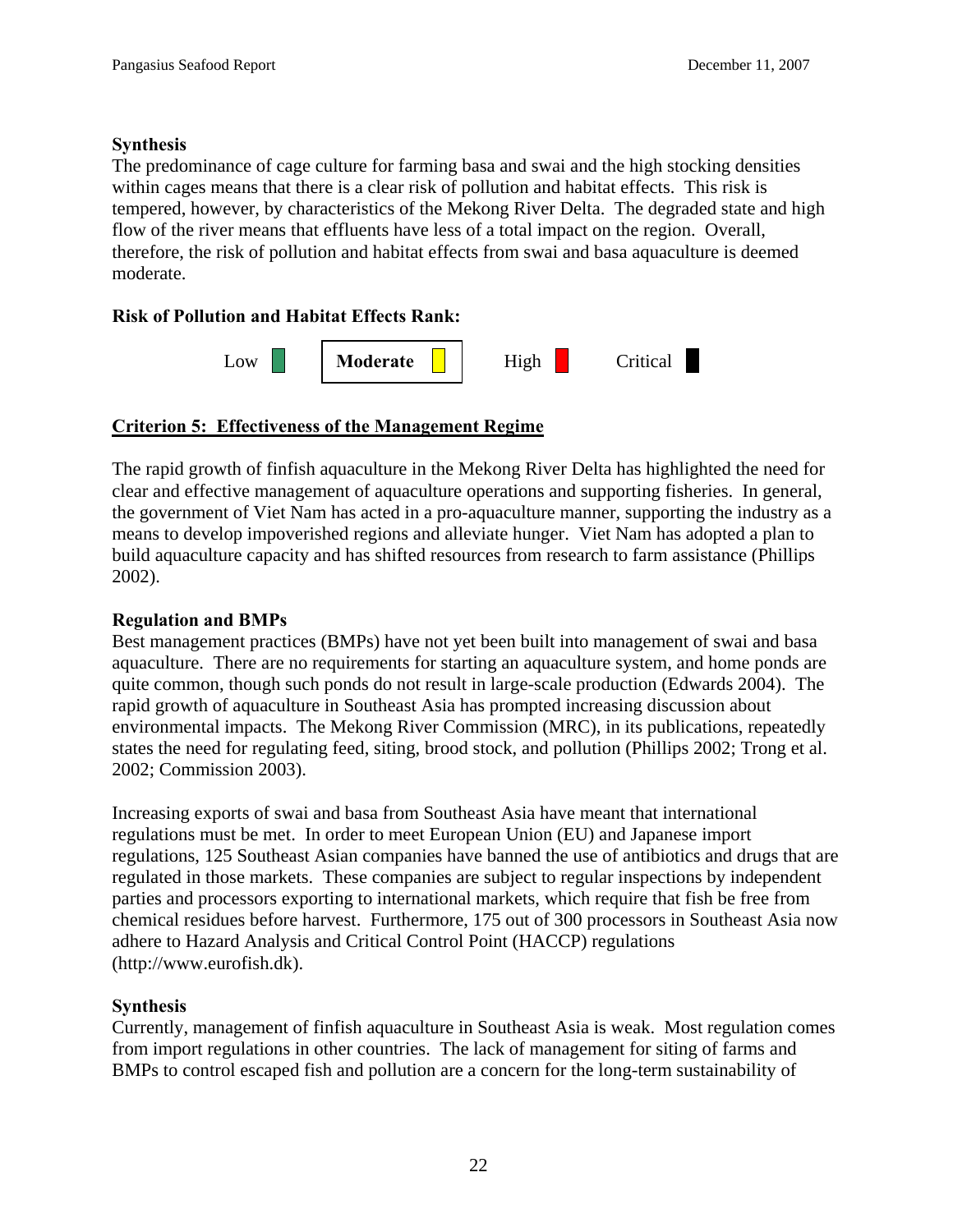aquaculture of river catfish. Due to the poor state of management on all levels, effectiveness of management of swai and basa aquaculture in Southeast Asia ranks ineffective. **Effectiveness of Management Rank:** 

Highly Effective Moderately Effective **I Ineffective C**ritical



# **Overall Evaluation and Seafood Recommendation**

Pangasius have many qualities that are conducive to sustainable aquaculture, including: a low need for fish protein; high feed conversion; rapid growth; the ability to thrive in poor water quality; and low risk of harm from fish escapes in the regions where they are farmed, due to ecological and genetic similarity with wild stocks. However, current aquaculture operations for Pangasius are of moderate conservation concern. Despite laws that prohibit the capture of wild Pangasius fry for stocking aquaculture operations, the practice continues to the detriment of wild stocks. Additionally, emerging diseases, like a new strain of *E. ictaluri*, raise concern about increased infection amongst wild fish. The sources of infection and current wild infection rates are unknown, however, thus there is great uncertainty surrounding this risk. Furthermore, treatment options, such as antibiotics added to feed, are undesirable because fish are farmed in open systems, however some import markets ban the use of certain antibiotics and drugs. With regards to pollution, the open systems of cage culture, the most common aquaculture method used for farming Pangasius, are less of a concern because cages are typically placed in highly environmentally-degraded areas. The Mekong River Delta is a large drainage with numerous urban areas within its watershed, which contribute many pollutants and nutrient sources to the river. This combined with annual flushing of the river system by monsoon floods means that the net impact of aquaculture on the river is relatively low. However, excess aquaculture feed and feces from farmed fish, reared at a range of stocking densities, still do flow freely into the surrounding environment. Finally, finfish aquaculture is poorly regulated. Aside from requirements put on production and processing by importing countries, no management plan for Pangasius aquaculture exists. Generally poor management and moderate concerns over several other criteria results in an overall seafood recommendation of "Good Alternatives" for farmed Pangasius. Should additional evidence of environmental impacts arise or should production techniques become less sustainable over time, farmed Pangasius may warrant a recommendation of Avoid to consumers and businesses.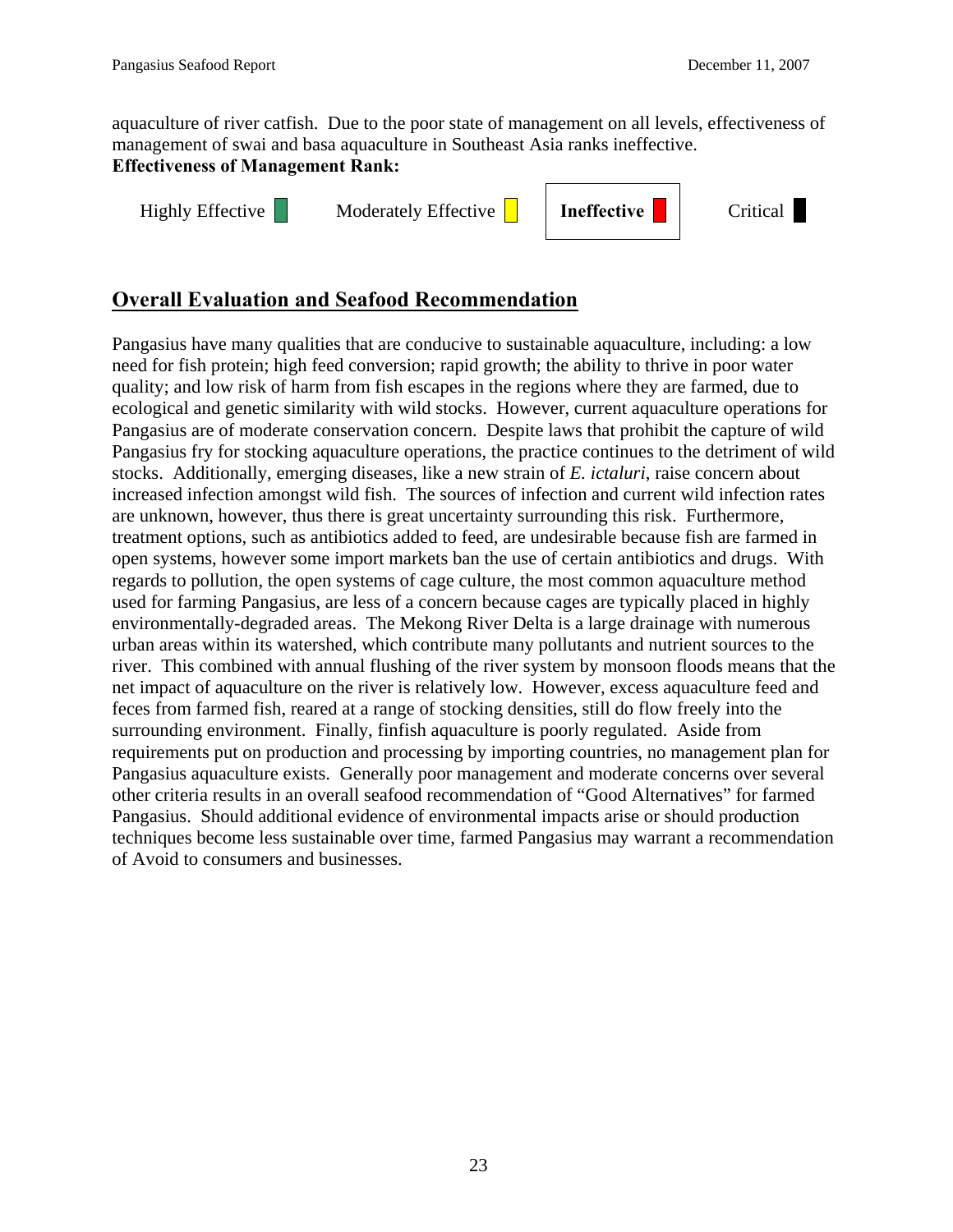# **Table of Sustainability Ranks**

|                                                                   | <b>Conservation Concern</b> |                 |      |          |
|-------------------------------------------------------------------|-----------------------------|-----------------|------|----------|
| <b>Sustainability Criteria</b>                                    | Low                         | <b>Moderate</b> | High | Critical |
| <b>Use of Marine Resources</b>                                    |                             |                 |      |          |
| Risk of Escaped Fish to<br><b>Wild Stocks</b>                     |                             |                 |      |          |
| <b>Risk of Disease/Parasite</b><br><b>Transfer to Wild Stocks</b> |                             |                 |      |          |
| Risk of Pollution and<br><b>Habitat Effects</b>                   |                             |                 |      |          |
| <b>Management Effectiveness</b>                                   |                             |                 |      |          |

# **Overall Seafood Recommendation:**

**Farmed Pangasius:** Best Choice **Good Alternative CALC** Avoid

# **Acknowledgements**

Seafood Watch® thanks Philippe Cacot, Professor Kwei Lin, and an anonymous reviewer for their insightful reviews of this seafood report.

*Scientific review does not constitute an endorsement of Seafood Watch® on the part of the reviewing scientists. The Seafood Watch® staff is solely responsible for the conclusions reached in this report.*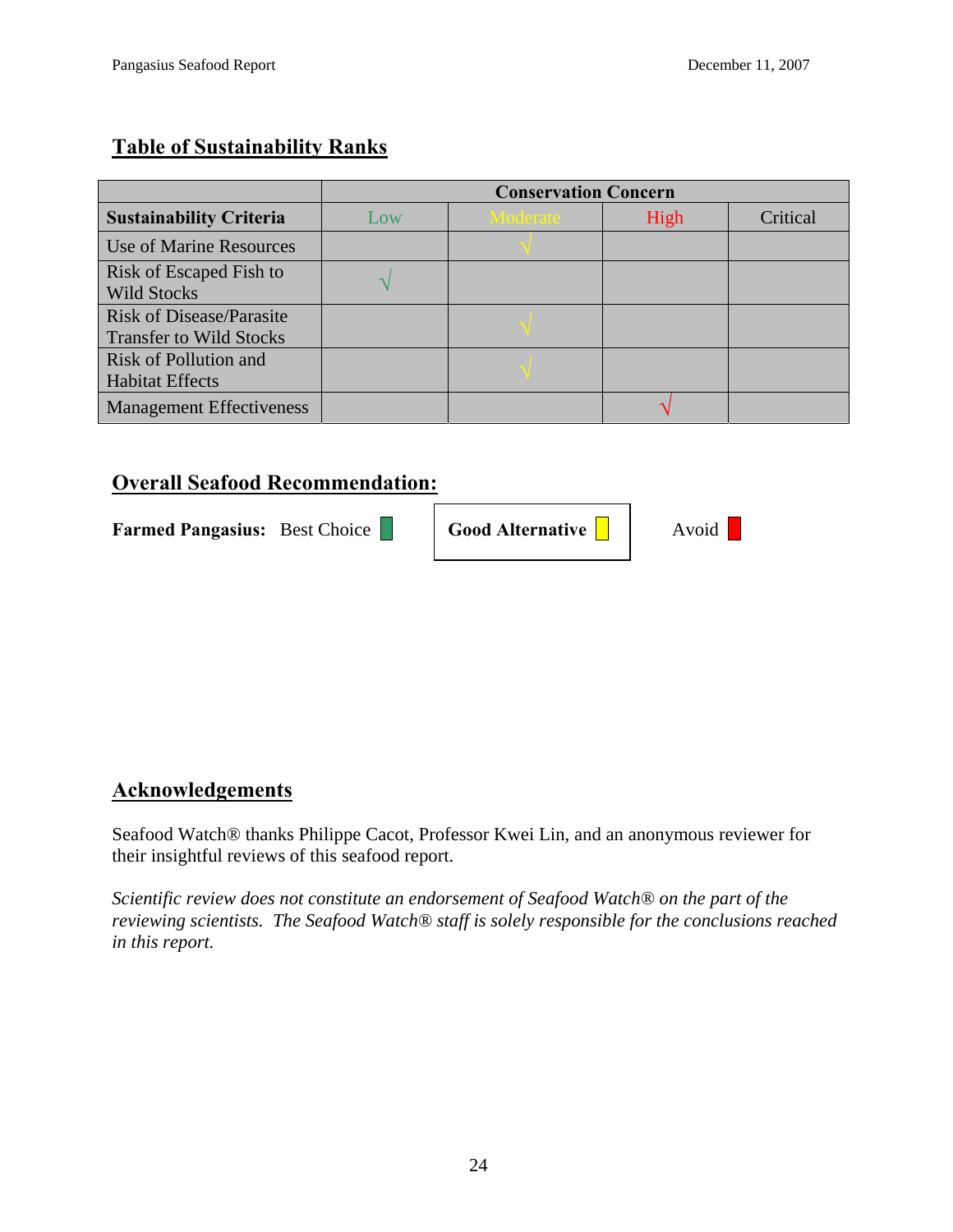## **References**

- Baird, I. G. (1998). Preliminary fishery stock assessment results from Ban Hang Khone, Khong District, Champassak Province, Southern Lao PDR. Champassak Province, Lao PDR, Environmental Protection and Community Development in the Siphandone Wetland**:** 12.
- Bun, N. P. (1999). Catfish fry collection in Kandal/Phnom Penh in the Mekong River. Cambodia, Mekong Info, fisheries**:** 13.
- Cacot, P. (2004). Quality and traceability of the Ca swai (*Pangasius hypophthalmus*) raised in the Mekong Delta: study of the color and the organoleptic properties in relationship with the rearing conditions. France, International Cooperation Center of Research in Agronomy for Development (CIRAD)**:** 11.
- Cacot, P., P. Eeckhoutte, D. T. Muon, N. V. Trieu, M. Legendre, C. Mariojouls and J. m. Lazard (2003). "Induced spermiation and milt management in *Pangasius bocourti* (Sauvage, 1880)." Aquaculture **215**: 67-77.
- Cacot, P., M. Legendre, T. Q. Dan, L. T. Tung, P. T. Liem, C. Mariojouls and J. Lazard (2002). "Induced ovulation of *Pangasius bocourti* (Sauvage, 1880) with a progressive hCG treatment." Aquaculture **213**(1-4): 199-206.
- Cohen, M. and M. Hiebert (2001). "Muddying the waters." Far Eastern Economic Review **164**(48): 67-69.
- Commission, M. R. (2003). Annual Report: May 2003-April 2004 THE MRC PROGRAMME FOR FISHERIES MANAGEMENT AND DEVELOPMENT COOPERATION, Mekong River Commission**:** 50.
- Crumlish, M., T. T. Dung, J. F. Turnbull, N. T. N. Ngoc and H. W. Ferguson (2002). "Identification of Edwardsiella ictaluri from diseased freshwater catfish, Pangasius hypophthalmus (Sauvage), cultured in the Mekong Delta, Vietnam." Journal of Fish Diseases **25**(12): 733-736.
- Edwards, P. (2004). Review of Feeds and Feeding in Mekong Countries. Feeds and feeding for inland aquaculture in Mekong region countries. P. Edwards and G. L. Allan. Canberra, Australia, ACIAR Technical Reports**:** 136.
- Edwards, P., L. A. Tuan and G. Allen (2004). A survey of marine trash fish and fish meal as aquaculture feed ingredients in Vietnam. Canberra, Australia, ACIAR © Australian Centre for International Agricultural Research**:** 56.
- Gustiano, R. (2003). Taxonomy and Phylogeny of Pangasiidae Catfish from Asia (Ostariophysi, Siluriformes). Department of Biology, Section of Ecology and Systematics, Laboratory of Comparative Anatomy and Biodiversity, B-3000. Leuven, Belgium, Katholieke Universieit Leuven**:** 300 from Philippe Cacot, Pers. Comm.
- Heng, N., S. L. Song, C. Borin, H. Viseth and O. Vibol (2004). Feed and Feeding Constraints in Inland Aquaculture in Cambodia. Feeds and Feeding for Inland Aquaculture in Mekong Region Countries. P. Edwards and G. L. Allan. Canberra, Australia, Australian Centre for International Agricultural Research**:** 136.
- Hung, L. T., J. Lazard, C. Mariojouls and Y. Moreau (2003). "Comparison of starch utilization in fingerlings of two Asian catfishes from the Mekong River (Pangasius bocourti Sauvage, 1880, Pangasius hypophthalmus Sauvage, 1878)." Aquaculture Nutrition **9**(4): 215-222.
- Hung, L. T., N. Suhenda, J. Slembrouck, J. Lazard and Y. Moreau (2004). "Comparison of dietary protein and energy utilization in three Asian catfishes (*Pangasius bocourti, P. hypophthalmus and P. djambal*)." Aquaculture Nutrition **10**(5): 317-326.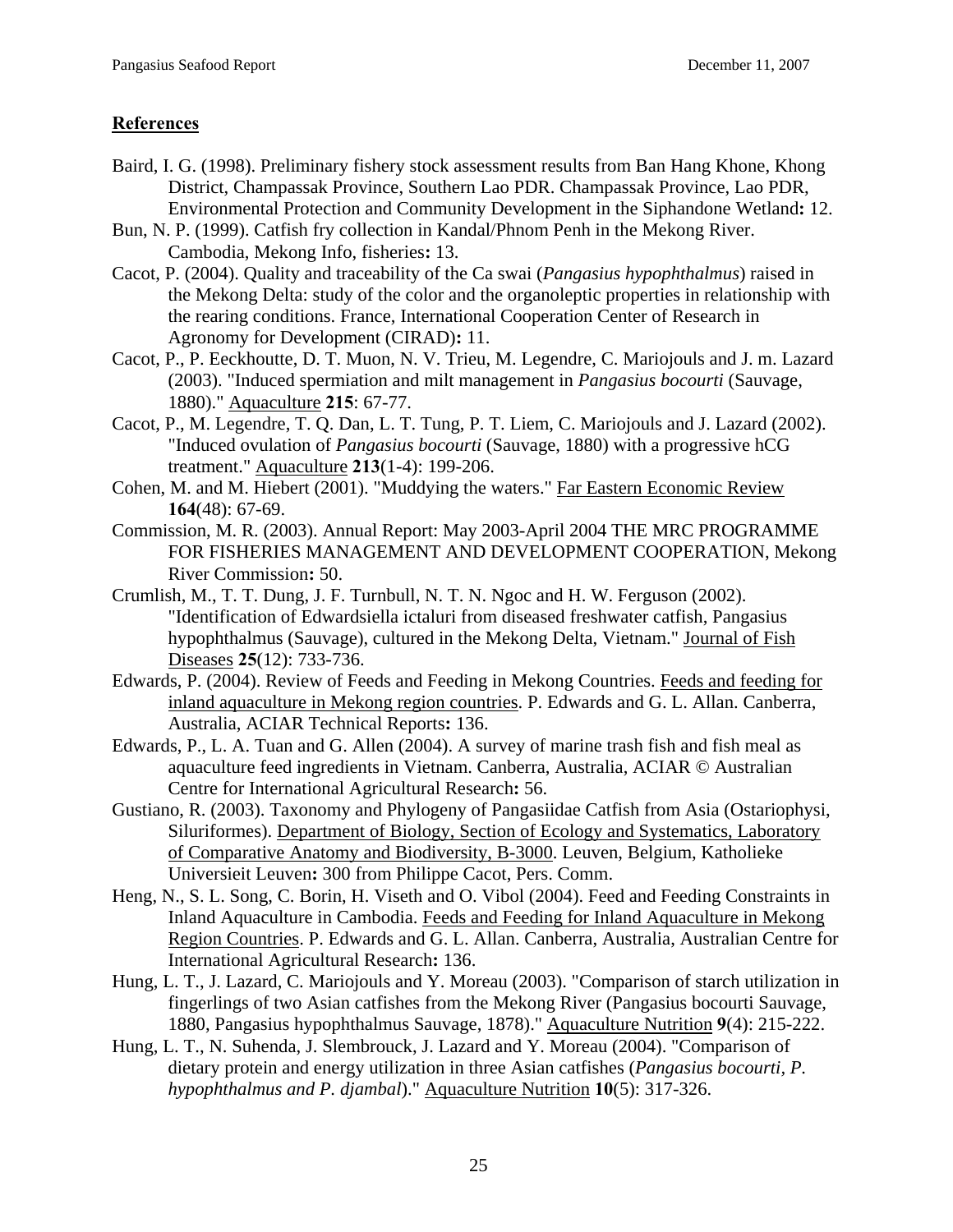- Hung, L. T., B. M. Tam, P. Cacot and J. Lazard (1999). "Larval rearing of the Mekong catfish, *Pangasius bocourti* (Pangasiidae, Siluroidei): Substitution of Artemia nauplii with live and artificial feed." Aquatic Living Resources **12**(3): 229-232.
- Hung, L. T., L. A. Tuan and J. Lazard (2001). "Effects of frequency and time of feeding on growth and feed utilization in two Asian catfishes, *Pangasius bocourti* (Sauvage, 1880) and *Pangasius hypophthalmus* (Sauvage, 1878)." Journal of Aquaculture in the Tropics **16**(2): 171-183.
- Hung, L. T., N. A. Tuan, P. Cacot and J. Lazard (2002). "Larval rearing of the Asian Catfish, *Pangasius bocourti* (Siluroidei, Pangasiidae): alternative feeds and weaning time." Aquaculture **212**(1-4): 115-127.
- Kottelat, M. (2001). Fishes of Laos. Colombo, Sri Lanka, WHT Publications Ltd.
- Lazard, J. m. and P. Cacot (1997). "Aquaculture systems in Vietnam: an overview, challenges and prospects for the future." Cahiers Agricultures **6**(5): 127-136.
- Mydans, S. (2002). Americans and Vietnamese Fighting Over Catfish. New York Times. New York, NY**:** 1.
- Phillips, M. (2002). Fresh water aquaculture in the Lower Mekong Basin. Phnom Penh, Mekong River Commission**:** 62.
- Phu, T. Q. and T. T. T. Hein (2003). "Changes in Types of Feeds for Pangasius Catfish Culture Improve Production in the Mekong Delta." Aquanews **18**(3).
- Phuong, N. T. (1998). Pangasius cage culture in the Mekong Delta current situation and study for feeding improvement, Can Tho University, Viet Nam *as cited* in Phillips, M. (2002). Fresh water aquaculture in the Lower Mekong Basin. Phnom Penh, Mekong River Commission: 62.
- Poulsen, A. F., K. G. Hortle, J. Valbo-Jorgensen, S. Chan, C. K. Chhuon, S. Viravong, K. Bouakhamvongsa, U. Suntornratana, N. Yoorong, T. T. Nguyen and B. Q. Tran. (2004). Distribution and Ecology of Some Important Riverine Fish Species of the Mekong River Basin. Phnom Phen, Mekong River Commission.
- Rainboth, W. J. (1996). Fishes of the Cambodian Mekong. FAO Species Identification Field Guide for Fishery Purposes. Rome, FAO
- Roberts, T. R. and C. Vidthayanon (1991). "Systematic Revision of the Asian Catfish Family Pangasiidae, with Biological Observations and Descriptions of 3 New Species." Proceedings of the Academy of Natural Sciences of Philadelphia **143**: 97-144.
- Sokheng, C., C. K. Chhea, S. Viravong, K. Bouakhamvongsa, U. Suntornratana, N. Yoorong, N. T. Tung, T. Q. Bao, A. F. P. and J. V. Jørgensen (1999). Fish migrations and spawning habits in the Mekong mainstream: a survey using local knowledge (basin-wide). Assessment of Mekong fisheries: Fish Migrations and Spawning and the Impact of Water Management Project (AMFC). Vientiane, Lao, P.D.R, AMFP Report 2/99.
- Trong, T. Q., N. V. Hao and D. Griffiths (2002). Status of Pangasiid aquaculture in Viet Nam. Phnom Penh, Mekong River Commission**:** 16 pp.
- Tyedmers, P. H. (2000). Salmon and Sustainability: The Biophysical Cost of Producing Salmon Through the Commercial Salmon Fishery and the Intensive Salmon Culture Industry. Resource Management and Environmental Studies. Vancouver, British Columbia, The University of British Columbia**:** 272.
- Van Zalinge, N., L. Sopha, N. P. Bun, H. Kong and J. V. Jorgensen (2002). Status of the Mekong *Pangasianodon hypophthalmus* resources, with special references to the stock shared between Cambodia and Viet Nam. Phnom Penh, Mekong River Commission**:** 29.